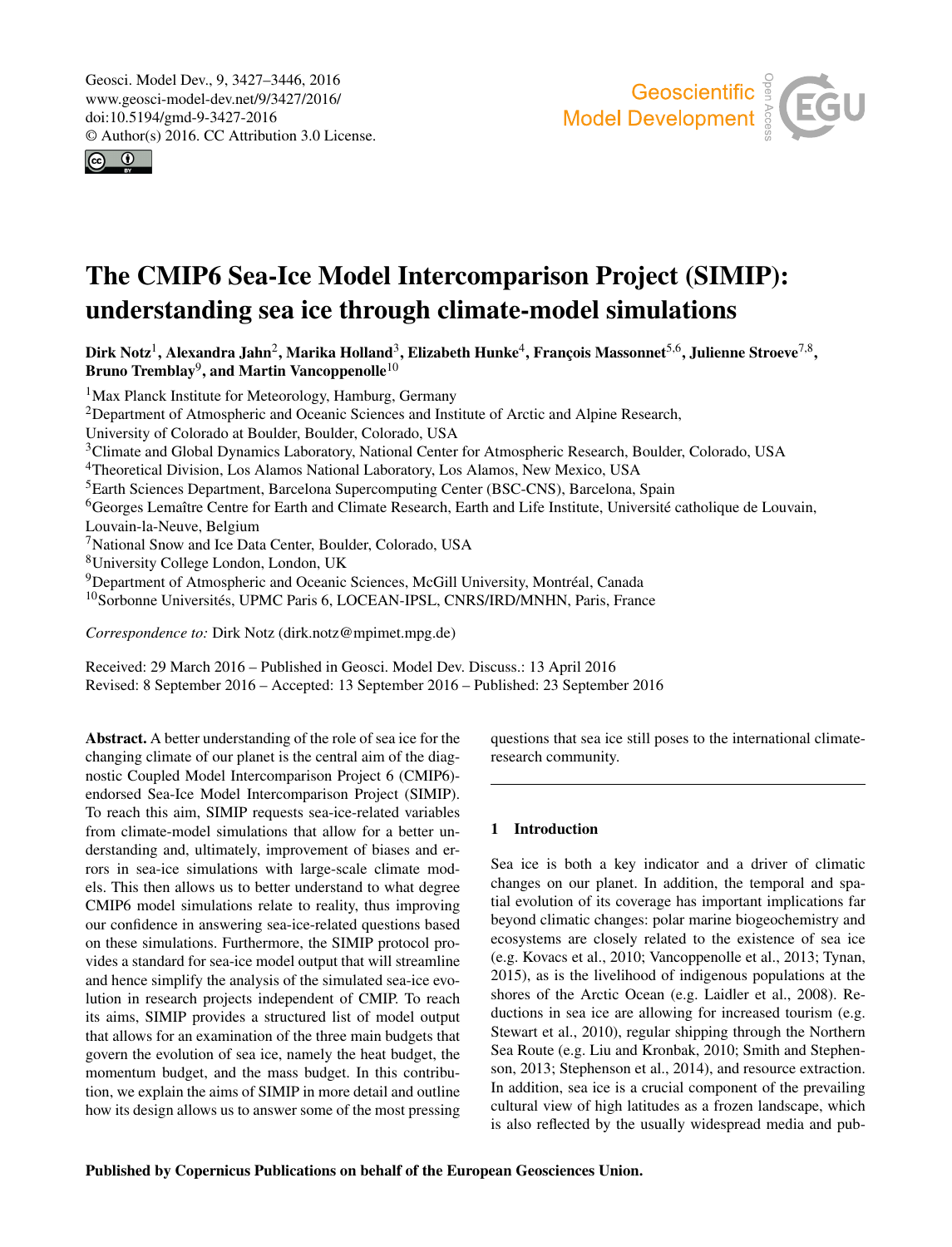lic attention that prospects of a seasonal sea-ice-free Arctic obtain.

In light of this importance of sea ice from a wide range of stakeholders, it is sobering to see to which degree simulations of its past and future evolution differ across large-scale coupled models (e.g. [Massonnet et al.,](#page-18-3) [2012;](#page-18-3) [Stroeve et al.,](#page-19-5) [2012\)](#page-19-5), how much retrieved sea-ice properties from one satellite product differ from another satellite product (e.g. [Meier](#page-18-4) [and Notz,](#page-18-4) [2010;](#page-18-4) [Ivanova et al.,](#page-18-5) [2015\)](#page-18-5), and in how many aspects the simulations and observations differ from each other (e.g. [Massonnet et al.,](#page-18-3) [2012;](#page-18-3) [Stroeve et al.,](#page-19-5) [2012;](#page-19-5) [Turner](#page-19-6) [et al.,](#page-19-6) [2013;](#page-19-6) [Stroeve et al.,](#page-19-7) [2014;](#page-19-7) [Gagné et al.,](#page-18-6) [2015;](#page-18-6) [Shu](#page-19-8) [et al.,](#page-19-8) [2015\)](#page-19-8). We do not yet know how much these differences are irreducible, for example because they are due to internal variability of the climate system, and how much they reflect biases in the model's representation of the functioning of the climate system in high latitudes. This lack of understanding hinders further improvements of our models, an identification of observational needs, and a robust assessment of the most likely future evolution of sea ice in response to the ongoing climatic changes on Earth.

To address these issues, a specific model-intercomparison project related to sea ice, namely the Sea-Ice Model Intercomparison Project (SIMIP), has been endorsed as an official part of the 6th phase of the Coupled Model Intercomparison Project (CMIP6; [Eyring et al.,](#page-18-7) [2016\)](#page-18-7), which is coordinated by the World Climate Research Programme (WCRP). Among the 21 CMIP6-endorsed model-intercomparison projects (MIPs), SIMIP is one of four so-called diagnostic MIPs. Hence, in the interest of the most efficient use of the resources of the climate-research community, SIMIP does not request any dedicated experiments but instead provides the infrastructure to analyse experiments carried out by other CMIP6-endorsed MIPs from a sea-ice perspective by requesting sea-ice output. This then allows us to address both challenging sea-ice-related research questions that are of interest for a wide range of scientists and stakeholders, and to address questions that are of immediate interest for sea-ice scientists.

This contribution describes the aim and design of SIMIP in detail. In particular, we describe the requested sea-ice-related variables that are included in the CMIP6 data request (see [https://earthsystemcog.org/projects/wip/](https://earthsystemcog.org/projects/wip/CMIP6DataRequest) [CMIP6DataRequest](https://earthsystemcog.org/projects/wip/CMIP6DataRequest) for details). Our hope is that in doing so, we provide a framework that allows for the detailed, unified, and efficient analysis of sea-ice simulations well beyond CMIP6.

We first outline briefly some of the most pressing research questions that we hope to address through SIMIP and place them within the CMIP6 context. We then move on to discuss in more detail the philosophy behind the design of SIMIP, which then will hopefully also allow for a consistent future extension of the SIMIP protocol as sea-ice models become more and more sophisticated. In an appendix, we specify and define in detail the current list of requested sea-ice-related variables from CMIP6 simulations, giving concrete guidance on the variable definitions to model developers and modelling centres that would like to store these variables from their simulations. The diagnostic sea-ice output should be saved as much as possible in all CMIP6 experiments that include a sea-ice-model component.

#### 2 Guiding questions of SIMIP

The overarching aim of SIMIP is very simple. We want to understand how sea ice works and evolves in the coupled climate system of our planet. As discussed by [Stroeve and Notz](#page-19-9) [\(2015\)](#page-19-9), such understanding is only possible through combining model simulations with observations. This is because model simulations allow us to quantify and understand the interaction of ice, air, and ocean in the modelling domain, while the observational record then allows us to infer if the model simulations capture the behaviour of the real world. Hence, within SIMIP we aim not only at an understanding of the behaviour of sea ice in the model world, but also at an understanding of the degree to which this model world describes the real world, which then allows us to identify ways by which this agreement can be improved. Ultimately this will allow for more realistic simulations of the sea-ice cover, including more robust projections of its future evolution.

Reflecting this line of thinking, we tend to differentiate the guiding questions of SIMIP into three distinct sets. First, why do model simulations differ from each other? Second, why do model simulations differ from the observational record? Third, what can we do to reduce these differences to obtain a better understanding of sea ice in the climate system and eventually to achieve more realistic projections of the seaice evolution in both hemispheres? These guiding questions of SIMIP address aspects of all three science questions of CMIP6 [\(Eyring et al.,](#page-18-7) [2016\)](#page-18-7), with a particular focus on identifying systematic biases in sea-ice simulations and on understanding the response of sea ice to forcing. Overall, by addressing these guiding questions, SIMIP will advance the understanding of sea ice within the climate system, which aligns with the goals of the WCRP Cryosphere Grand Challenge.

In answering the three questions, our analysis is based on the understanding that model simulations are never able to reflect reality, but that they can be close enough to a reflection of reality that they become useful. As discussed by [Notz](#page-18-8) [\(2015\)](#page-18-8), such reflection of usefulness is not readily obtained from a mere agreement of model simulations with observations, as is often assumed. Instead, the usefulness of a climate model simulation can only be confirmed if, among others, the internal variability of the variable of interest, the uncertainty of the observational record, and the tuning of the models are also considered. These issues are reflected by the scientific plan that underlies SIMIP, as outlined in the following description of our guiding questions. Note that we group these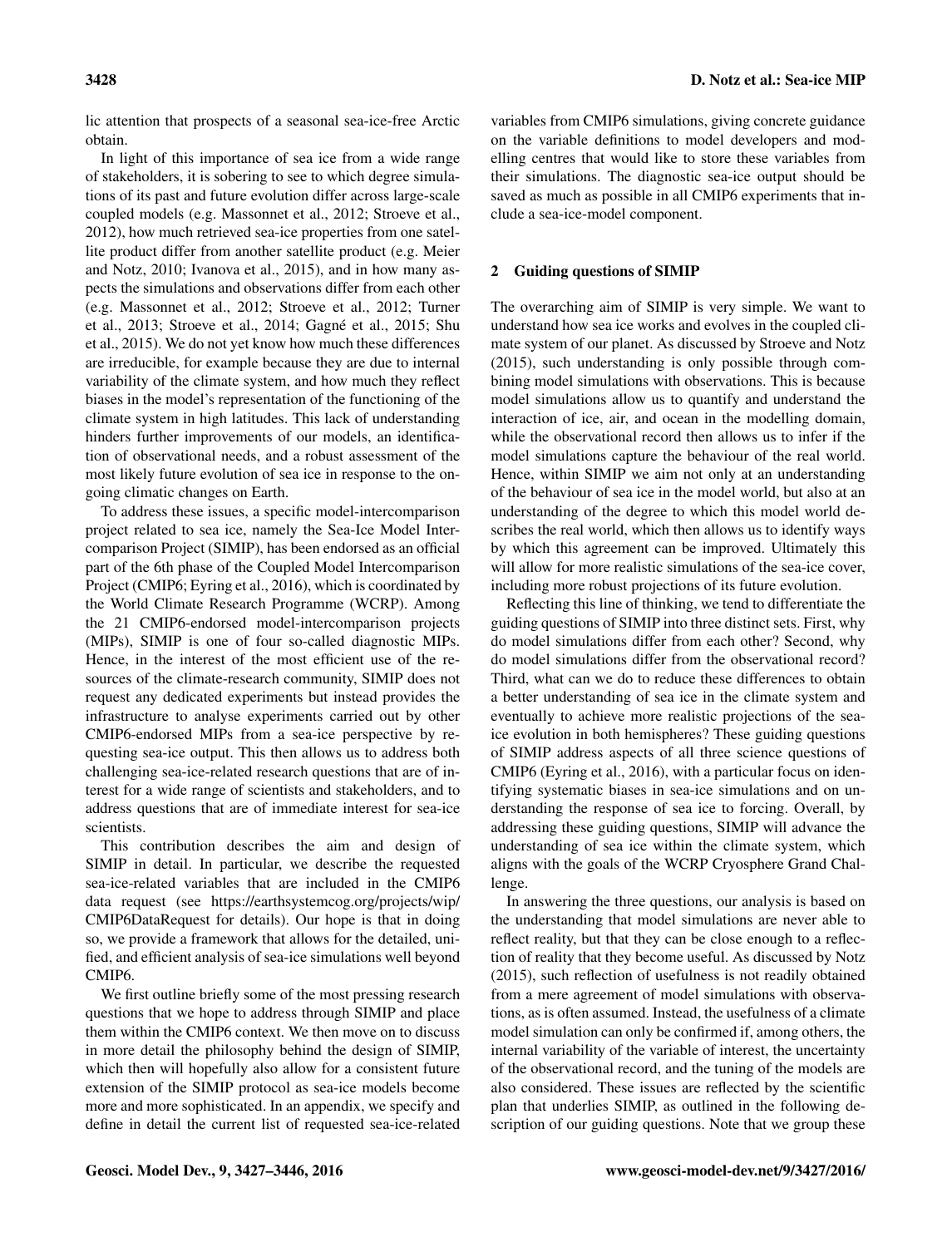questions according to the three sets just described, whereas in practice often several of these guiding questions will be answered simultaneously. Note also that the guiding questions that we outline here only reflect our understanding of some key open research topics that are on our agenda today. The design of SIMIP is, as outlined in the following section, intentionally generic enough to also allow us to answer those sea-ice-related questions that will only emerge after the simulations for CMIP6 have been carried out.

#### <span id="page-2-0"></span>2.1 Understanding differences between model simulations

The disagreement among state-of-the-art climate model simulations regarding, for example, the past and future evolution of Arctic and Antarctic sea ice is striking and has, in particular, not reduced much from CMIP3 to CMIP5 [\(Stroeve et al.,](#page-19-5) [2012;](#page-19-5) [Turner et al.,](#page-19-6) [2013\)](#page-19-6). This large spread casts some doubt on our ability to robustly project the long-term evolution of parts of the Earth's climate system with today's climate models. It is, however, currently not clear to which degree both the model spread and the disagreement of modelled largescale sea-ice evolution from the observational record is a reflection of the insufficient quality of the sea-ice component of state-of-the-art climate models. This is because such disagreement can be the result of a combination of a large number of underlying causes. These include internal variability, different approaches for tuning the models, the forcing of the simulated sea ice from the atmosphere and the ocean, and shortcomings of individual sea-ice model formulations. To further complicate matters, the mix of answers might be different for Arctic and Antarctic sea ice. The influence of so many different factors shows that it is not sufficient to only quantify differences between model simulations, but that we must understand the underlying cause of these differences in order to meaningfully make progress in the quality of sea-ice simulations and in our understanding of sea ice within the climate system.

To obtain such understanding is one of the central aims of SIMIP, following the spirit of a previous SIMIP exercise carried out about 2 decades ago [\(Lemke et al.,](#page-18-9) [1997\)](#page-18-9). A particular focus is placed on internal variability, which has been shown to explain much of the model spread of simulated Arctic sea-ice trends (e.g. [Swart et al.,](#page-19-10) [2015;](#page-19-10) [Notz,](#page-18-8) [2015\)](#page-18-8) and at least some of the spread between Antarctic sea-ice trends [\(Mahlstein et al.,](#page-18-10) [2013;](#page-18-10) [Gagné et al.,](#page-18-6) [2015\)](#page-18-6). While a rough analysis of the quantitative model spread and of internal variability has already been possible with the limited set of sea-ice-related variables stored in CMIP5, the SIMIP data request will allow us to more specifically understand differences in the drivers of internal variability across different models. This is because the new variables requested by SIMIP allow us to better differentiate between atmosphere vs. ocean-driven variations in sea-ice coverage, as well as thermodynamic vs. dynamic variations. The variables that

are specifically useful for this purpose relate to the individual atmospheric fluxes over the sea-ice covered part of any grid cell that SIMIP requests, rather than the average fluxes over the entire grid cell including the ice-free part that used to be requested in previous CMIPs. This is because the latter does not allow one to analyse the heat budget of the ice in detail. Regarding the temporal evolution, compared to CMIP5 three additional variables (snow thickness, surface temperature of sea ice, sea-ice speed) are requested as daily averages, in addition to the standard monthly averages. Among other research topics, this higher temporal resolution allows an in-depth assessment of sea-ice-melt onset and freeze-up variability in the different models.

The tuning of sea-ice models (or lack thereof) is another factor that might explain the spread of the simulated sea-ice evolution in CMIP5 model simulations. As part of the SIMIP protocol, we hence request documentation of the tuning procedure of the models (see Appendix [B\)](#page-7-0). This knowledge will allow us to evaluate the potential impact of model tuning on the sea-ice metrics from different models (see, for example, [Gough,](#page-18-11) [2001;](#page-18-11) [Mauritsen et al.,](#page-18-12) [2012;](#page-18-12) [Notz et al.,](#page-18-13) [2013\)](#page-18-13). Furthermore, based on the information from the different modelling groups, it might even be possible to establish a guide to best practices regarding the tuning of sea-ice models in coupled climate models.

In addition to internal variability and tuning, the forcing of the atmosphere and ocean influence the evolution of sea ice in model simulations, independent of the specific quality of the sea-ice model component. For example, in the Antarctic, the influence of biases in the mean state and trends of the atmosphere [\(Mahlstein et al.,](#page-18-10) [2013;](#page-18-10) [Haumann et al.,](#page-18-14) [2014;](#page-18-14) [Purich](#page-19-11) [et al.,](#page-19-11) [2016\)](#page-19-11) and ocean (e.g. [Armour and Bitz,](#page-18-15) [2015\)](#page-18-15) simulations are thought to be the main cause for biases in the simulated sea-ice cover. SIMIP will allow researchers to assess in more detail the influence of the atmospheric and oceanic drivers on the sea-ice cover, thus allowing one to quantify the role of oceanic and atmospheric biases for biases in the simulated sea-ice evolution.

In combining our understanding of internal variability, the tuning of individual models, and the influence of atmospheric- and oceanic-mean state biases on the sea-ice simulation, we will be able to assess how much these factors can explain differences, both in the pre-industrial control simulation of individual models and across CMIP6 experiments, in particular the CMIP6 historical [\(Eyring et al.,](#page-18-7) [2016\)](#page-18-7) and ScenarioMIP [\(O'Neill et al.,](#page-19-12) [2016\)](#page-19-12) experiments that are of direct relevance to policy makers. We also request output from the CMIP6 DECK (Diagnostic, Evaluation and Characterization of Klima) experiments abrupt- $4 \times CO<sub>2</sub>$  and 1pctCO2 as described by [Eyring et al.](#page-18-7) [\(2016\)](#page-18-7), as these allow direct insights into the equilibrium and transient sensitivity of sea ice to changes in the external forcing. For these experiments, which we will analyse as part of SIMIP, we request full storage of SIMIP variables. As detailed below, we recommend storage of priority 1 variables for other CMIP6-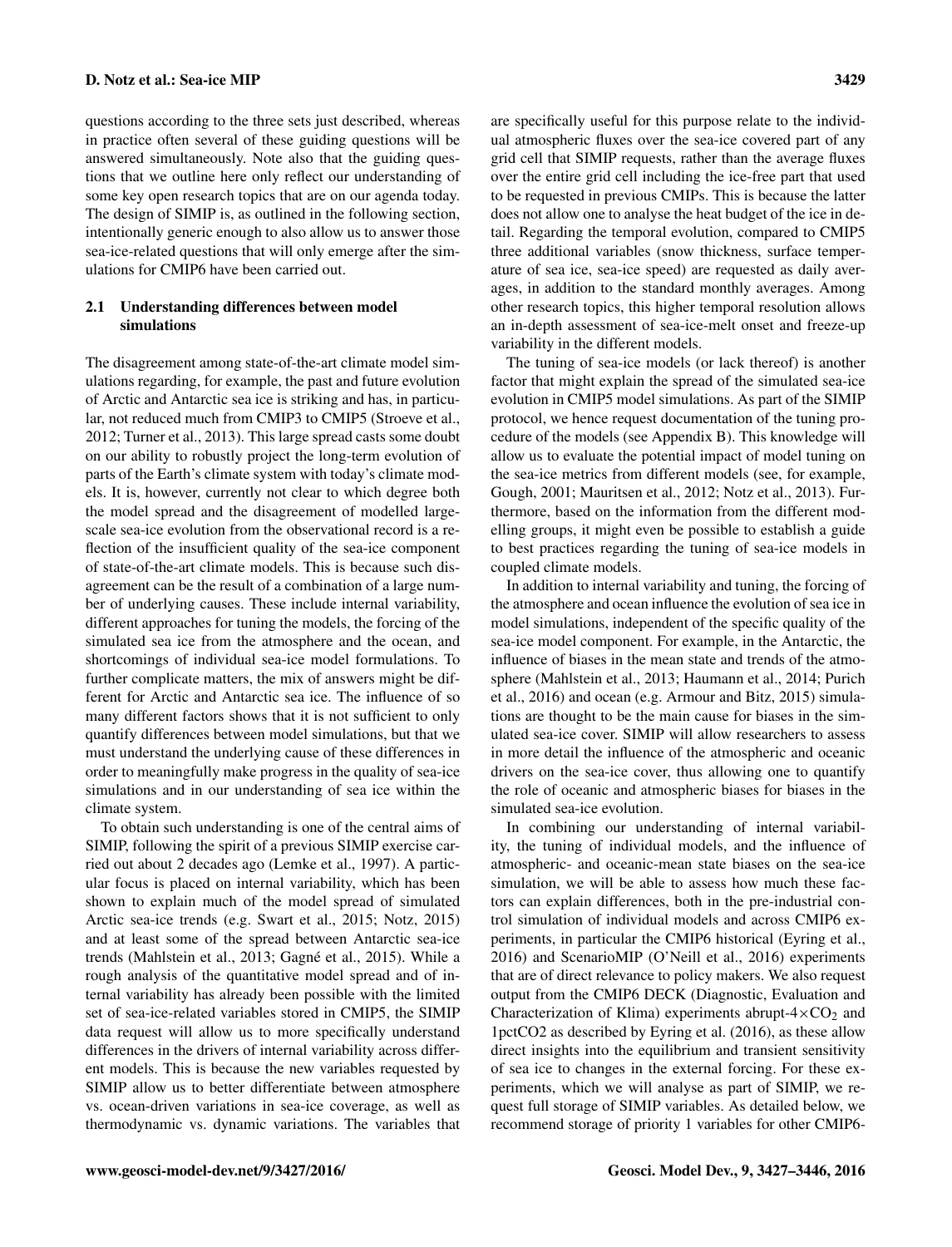Due to the different characteristics and mean states in the two polar regions, the answers we obtain regarding the reasons for model differences might be entirely different for Arctic and Antarctic sea-ice simulations, but will in any case allow us to identify the main aspects in which large-scale climate models need to be improved to obtain better simulations. This knowledge will then enable us to provide guidance for the design of large-scale experimental programmes such as the upcoming Year of Polar Prediction (2017–2019; [www.polarprediction.net/yopp\)](www.polarprediction.net/yopp) or the MOSAiC campaigns (2019–2021; [www.mosaicobservatory.org\)](www.mosaicobservatory.org) that aim to perform specific measurements useful for sea-ice-model development.

## 2.2 Understanding differences between model simulations and observations

In CMIP5, model simulations for both Antarctic and Arctic sea-ice extent differ from observations (e.g. [Massonnet et al.,](#page-18-3) [2012;](#page-18-3) [Stroeve et al.,](#page-19-5) [2012;](#page-19-5) [Turner et al.,](#page-19-6) [2013;](#page-19-6) [Stroeve et al.,](#page-19-7) [2014;](#page-19-7) [Gagné et al.,](#page-18-6) [2015;](#page-18-6) [Shu et al.,](#page-19-8) [2015\)](#page-19-8), but it is unclear what the underlying cause of these differences are. Based on an improved understanding of inter-model differences in seaice simulations and an assessment of the magnitude of internal variability in the simulations, we will assess the differences between CMIP6 model simulations and the observational records. In the past, such differences were often only pointed out and then directly taken as proof for shortcomings of individual models. Within SIMIP, however, we aim to understand the differences between models and observations. A central question, in particular, is whether the disagreement might simply be a reflection of internal variability rather than be caused by a model shortcoming, as described in Sect. [2.1.](#page-2-0) If it turns out that the difference reflects a true inconsistency between model simulation and reality, we will then examine causes for the identified biases within SIMIP. We will do so on the working premise that such inconsistencies are either a reflection of observational shortcomings, of shortcomings in the models, or, as most likely will often be the case, a combination of both.

To robustly identify model shortcomings, we will use a plausibility variable as described by [Santer et al.](#page-19-13) [\(2008\)](#page-19-13) and [Stroeve et al.](#page-19-5) [\(2012\)](#page-19-5) that considers both internal variability and observational uncertainty. While internal variability will be estimated directly from the model simulations, for example using the method of [Hawkins and Sutton](#page-18-16) [\(2009\)](#page-18-16) or insights from large ensemble simulations with an individual model [\(Swart et al.,](#page-19-10) [2015\)](#page-19-10), observational uncertainty will be obtained through close cooperation with the satellite community. When the difference between model simulation and observations is larger than the combined influence of observational uncertainty and internal variability, we have robustly identified a shortcoming of a specific model simulation. We will then apply the same methods that we described for the analysis of inter-model differences to establish the underlying reason for the model bias, and, in particular, identify whether biases are caused by issues with the sea-ice models or rather by issues in the oceanic or atmospheric forcing. Such assessment will be done through a cross-model assessment of the underlying drivers of specific biases, which will be possible on a process level by the variables that we define through the SIMIP protocol. For example, if we find models to simulate biases in surface albedo in summer as shown by [Koenigk et al.](#page-18-17) [\(2014\)](#page-18-17), we can use the new additional variables for melt-pond coverage, snow coverage and sea-ice concentration to identify the main reason for a specific model's failure to capture the observed evolution of albedo. This can then be used to improve the model simulations, which in turn allows us to better understand the role of sea ice for the changing climate of our planet.

#### 2.3 Understanding and predicting sea ice

Sea-ice models, as well as all other components of Earth system models, are usually not developed as an end in themselves. Instead, they are developed to answer specific research questions, which arise, for example, out of the curiosity of a scientist, out of the aim to most robustly increase profits in economic ventures, or out of a societal interest to allow for the development of the best future policies. Independent of the motivation of any such questions, the robustness of our answers hinges on the faith we have in our models to realistically represent the main processes relevant for a specific question. As such, the understanding of model biases or the quantification of internal variability are "just" prerequisites to then eventually give answers to the truly relevant research questions that we aim to answer.

Hence, while we could not answer these questions without the prerequisites just described, the success of SIMIP will eventually be measured against the degree to which it allows us to answer a wide variety of research questions. Many such questions will be posed and answered by scientists not directly involved in SIMIP work, but of course also within SIMIP we aim to provide answers from CMIP6 model simulations that are not possible without the detailed understanding of sea ice that the SIMIP protocol allows. These aims may sometimes simply be achieved by allowing us to more robustly identify model simulations that are more trustworthy than others, or by allowing a more robust understanding of individual processes, which can then guide additional research in narrowing down uncertainty for some of the most widely discussed questions related to sea ice.

For example, we currently have a limited understanding of the potential or real predictability of the evolution of sea ice on timescales from weeks to decades. In recent years, several initiatives have formed to address the short-term predictability of sea ice (in particular, the Sea ice Prediction Network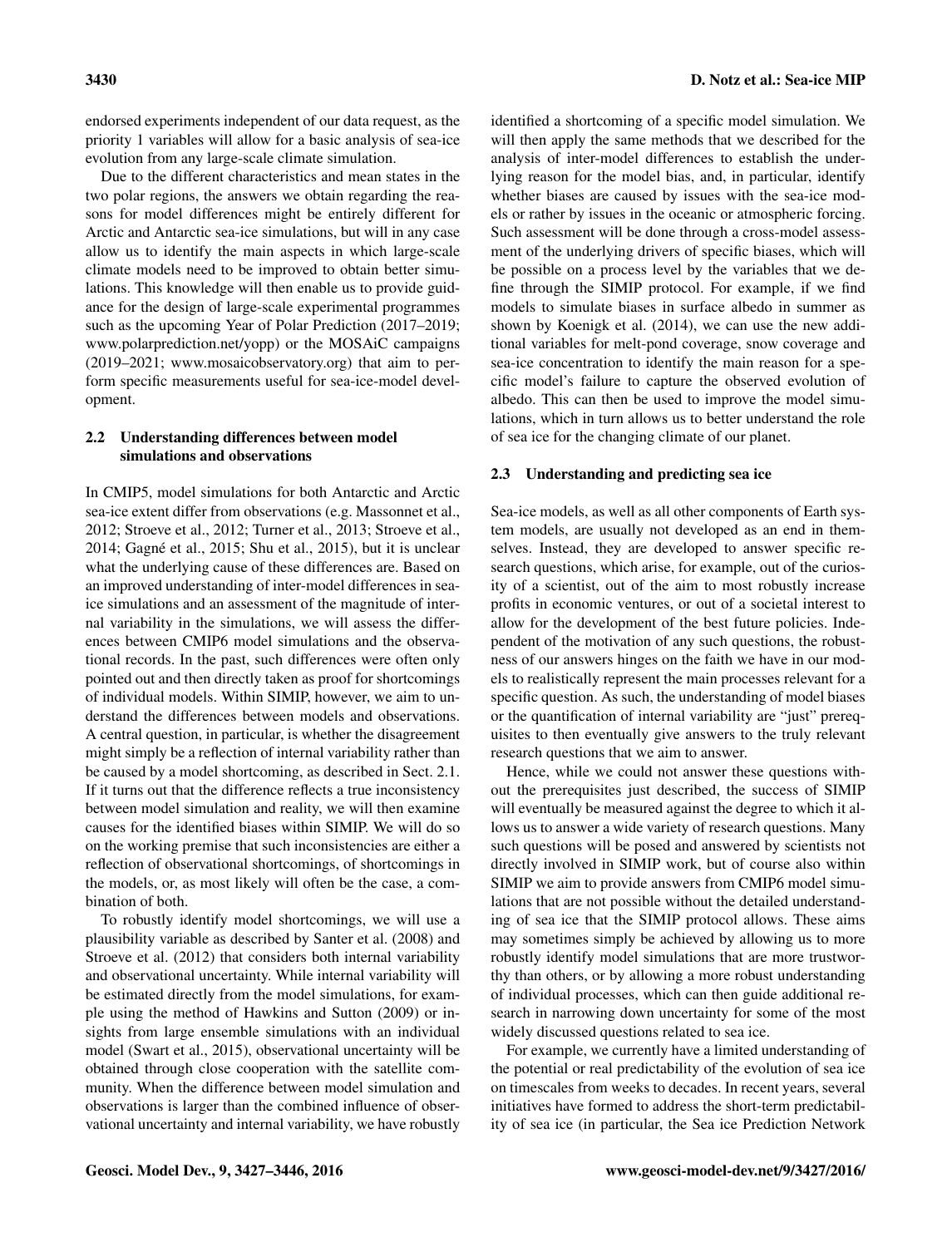(SIPN), Polar Climate Prediction Initiative (PCPI), and the Polar Prediction Project (PPP)). A dedicated international research programme focused on polar prediction is coordinated through the Year of Polar Prediction (YOPP; [Goessling](#page-18-18) [et al.,](#page-18-18) [2015\)](#page-18-18), and we expect model simulations following the SIMIP protocol to provide a wealth of useful data that will be analysed through YOPP. In particular, we expect that the improved understanding of processes that SIMIP makes possible will allow us to more robustly understand the limits of sea-ice predictions.

We currently also have very little understanding of the long-term evolution of sea ice in both hemispheres. For instance, CMIP5 RCP8.5 simulations show a spread in the timing of seasonal ice-free conditions in the Arctic from 2005 to well beyond 2100 (e.g. [Massonnet et al.,](#page-18-3) [2012\)](#page-18-3). This spread reflects the different levels of climate sensitivity of models as well as the different levels of the sensitivity of sea ice to global warming. This in turn severely limits our ability to robustly answer more fundamental questions of the role of sea ice in the Earth's climate system. Hence, reducing the spread of sea-ice projections is not an aim in itself, but doing so based on an understanding of the root causes of the spread will also increase our fidelity in our answers to other sea-ice-related questions in climate research.

#### 3 Design of SIMIP

Our guiding philosophy during the design of SIMIP is to most efficiently prepare today for the sea-ice-related questions we might be asking tomorrow. This philosophy was born out of our shared frustration that many sea-ice-related questions that came up during CMIP5 or other similar exercises simply could not be answered because the necessary model output was not available. Hence in designing SIMIP, we compiled a consistent list of sea-ice-related variables that allow us to understand the main physical drivers that govern the evolution of sea ice. These are described by the conservation of heat, the conservation of momentum, and the conservation of mass. To make the description of the required sea-ice variables as easy to follow as possible, we divided the output variables into five groups, each describing a key aspect of sea-ice evolution. These groups are explained in more detail in this section. They are (1) sea-ice state variables, (2) tendencies of sea-ice mass, (3) heat and freshwater fluxes, (4) sea-ice dynamics, and (5) integrated quantities.

For each variable, we specify a priority that describes how crucial knowledge of this variable is for our understanding of sea ice. As a guiding principle in defining the priorities, we roughly grouped variables relative to the number of researchers most likely to use a given variable.

Priority 1 variables are those variables needed to quantify the large-scale evolution of sea ice or to understand the forcing of sea ice on either the ocean or the atmosphere. These variables will be used by many scientists, even those without a specific interest in sea ice per se. We hence strongly recommend that they are stored in any large-scale model simulation carried out within CMIP6 independent of the SIMIP data request, as they provide at least a basic description of the large-scale sea-ice state with a fairly light requirement on data storage.

Priority 2 variables are those needed to understand the detailed evolution of sea ice in response to external forcing. These variables will be used by researchers who want to understand in more detail which formulations of a model drive the bulk behaviour of the modelled sea ice. All priority 2 variables should readily be available from most modern sea-ice models.

Priority 3 variables are variables that are primarily helpful for scientists who develop sea-ice models, assess the detailed sea-ice-related budget, or carry out detailed comparisons of simulation results with field observations. These variables often are not used by the models in their standard calculation, so they need to be calculated specifically as diagnostics to understand the model behaviour. Also variables that are not available from some models because they do not (yet) include a specific process usually fall into priority 3.

#### 3.1 Sea-ice state variables

The variables that we label as "sea-ice state variables" describe the large-scale state of sea ice. They are made up of the distribution of sea-ice mass and variables that allow us to assess the total heat content stored within the ice.

To assess sea-ice mass, the SIMIP protocol requests priority 1 variables such as sea-ice concentration in individual grid cells, sea-ice thickness, sea-ice mass per grid-cell area and variables related to the snow coverage on sea ice. At priority 3, additional variables are requested that describe more detailed properties of the simulated sea-ice cover, for example those related to the sub-grid-scale distribution of ice thickness, the amount of sea ice in ridges, or the distribution of melt ponds.

The main variable describing the amount of sea ice in large-scale model simulations used to be sea-ice volume, which usually was provided as "sea-ice volume per grid area". Since this variable had the units "m", it was often referred to as "equivalent thickness", which caused confusion if researchers thought that this variable described actual thickness. However, the actual conserved quantity is sea-ice mass, which is why we have decided to prefer its storage over that of volume. In addition, we have dropped the misleading notion of "equivalent thickness", and directly request "sea-ice volume per grid area". This variable is partly kept for consistency with earlier CMIPs, and partly because the underlying concept of equivalent thickness remains possibly useful from an ocean perspective.

In addition to sea-ice mass, the SIMIP protocol requests the actual thickness of the simulated sea ice, averaged over the ice-covered part of the grid cell. From a sea-ice perspec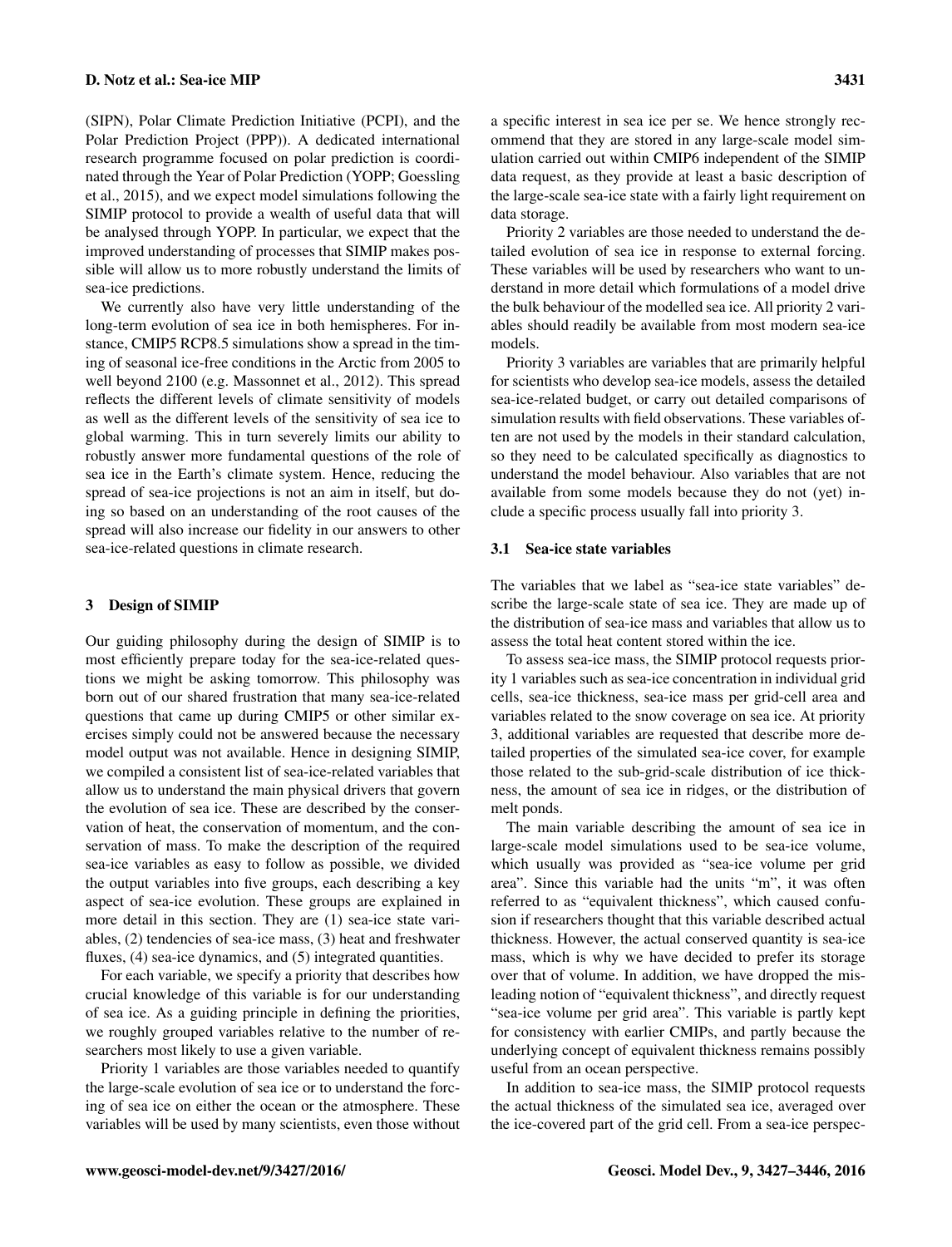tive, this actual thickness is geophysically more meaningful than the previous notion of equivalent thickness, as the properties of the ice cover usually depend more directly on actual thickness than on the synthetic equivalent thickness. In particular, we hope that this new definition is more intuitively meaningful and thus avoids misinterpretation of seaice thickness by researchers unfamiliar with the concept of equivalent sea-ice thickness.

To assess the thermal properties of sea ice, the SIMIP protocol requests at the highest priority those variables that most directly affect the atmosphere above the ice and the heat exchange between the ice and the ocean. Hence, observables such as sea-ice albedo or surface temperature are requested at priority 1. At lower priority 2, we request variables that describe in more detail the thermal state of the sea-ice cover, such as the temperature at the snow–ice interface, formally defined as "sea-ice surface temperature" by the NetCDF Climate and Forecast (CF) protocol.

Because of the central role of snow and sea-ice thickness, areal concentration, and surface temperature in describing the sea-ice evolution in coupled models, these are among the few variables that SIMIP requests at daily resolution. In contrast to CMIP5, we have added the amount of snow to the list of daily variables, since it has previously not been possible to examine the onset of surface melt at a temporal resolution of less than 1 month, which severely limited the usefulness of respective observations for model evaluation.

#### 3.2 Tendencies of sea-ice mass

To understand the change of sea-ice mass in different models, SIMIP requests variables quantifying the physical cause and location of ice growth and melt. They are all requested at priority 2, and capture both the areal and the thickness evolution of the ice cover. Among others, the evolution of ice thickness through lateral growth or melt, through bottom growth or melt, through surface melt, snow–ice formation, etc., are requested as part of this variable group. Details of the processes causing changes in snow mass are also included, i.e. advection, snowfall, or snowmelt. These variables then allow one to identify at first order the physical processes that change the sea-ice and snow mass in different models. This in turn allows one to more robustly identify the underlying processes that need to be better represented by individual models to better capture the observed evolution of the ice cover.

#### 3.3 Heat and freshwater fluxes

Only quantifying where the sea-ice mass is changing does not allow us to understand why the sea-ice mass is changing the way it does. For such analysis, atmospheric and oceanic heat fluxes that affect the sea-ice cover are required, and SIMIP requests these fluxes at priority 2. In the past, individual atmospheric fluxes over sea ice have not been available, since usually only their grid-cell average, including the ice-free part of the grid cell, was recorded. This then made it difficult to assess how the fluxes developed over the seaice covered part of the grid cell, since a change in the net fluxes could also simply have been a reflection of changing sea-ice concentration. Therefore within SIMIP, we specifically request all fluxes over the ice-covered part of the grid cell. Individual atmospheric fluxes are often only available on the atmospheric grid, with the sea-ice model only receiving an averaged bulk flux interpolated to the oceanic grid. This averaged flux then does not allow for a detailed analysis of the heat budget. Since we do not specify on which grid the individual fluxes should be provided, modelling centres are free to simply provide the individual atmospheric fluxes on the atmospheric grid where they are readily available in any case.

In addition to the heat fluxes, an analysis of sea-ice mass changes must also take relevant freshwater fluxes into account, e.g. rainfall or freshwater flux at the bottom of the ice from sea-ice phase changes. To examine the salt release from sea ice and its possible impact on ocean circulation, SIMIP also requests storage of the sea-ice-related salt flux.

#### 3.4 Sea-ice dynamics

While the variables requested so far allow researchers to analyse in great detail the change of sea-ice mass in different models and in any given grid cell, the movement of sea ice is also of central importance to understand the evolution of Arctic sea ice as simulated by large-scale climate models. Hence, SIMIP requests variables that describe this movement and that allow researchers to understand its driving forces in CMIP6 simulations.

At the highest priority 1, the SIMIP data request includes for sea-ice dynamics the  $x$ - and  $y$ - components of sea-ice velocity and the sea-ice speed. Because of the importance of these three variables in examining the movement of sea ice, for example in response to strong cyclones, they are requested as daily and monthly means. The specific request of sea-ice speed allows researchers to analyse the highresolution movement of sea ice, for example in comparison to the sub-daily speed reported by sea-ice drift buoys, without the error associated with vector averaging.

At priority 2, SIMIP requests more detailed variables describing sea-ice mass transports and the integrated forces on the ice cover. Hence, at this priority the data request includes the  $x$  and  $y$  components of the atmospheric and oceanic stress and the mass transport of sea ice. This then allows one to examine at first order to what degree the sea ice moves in response to atmospheric winds or in response to oceanic currents. Also the integrated measures sea-ice divergence and shear are requested at this level.

To allow for an even deeper understanding of the driving forces of sea-ice movement in large-scale model simulations, at priority 3, we request the individual terms of the force balance that determine the movement of the ice. These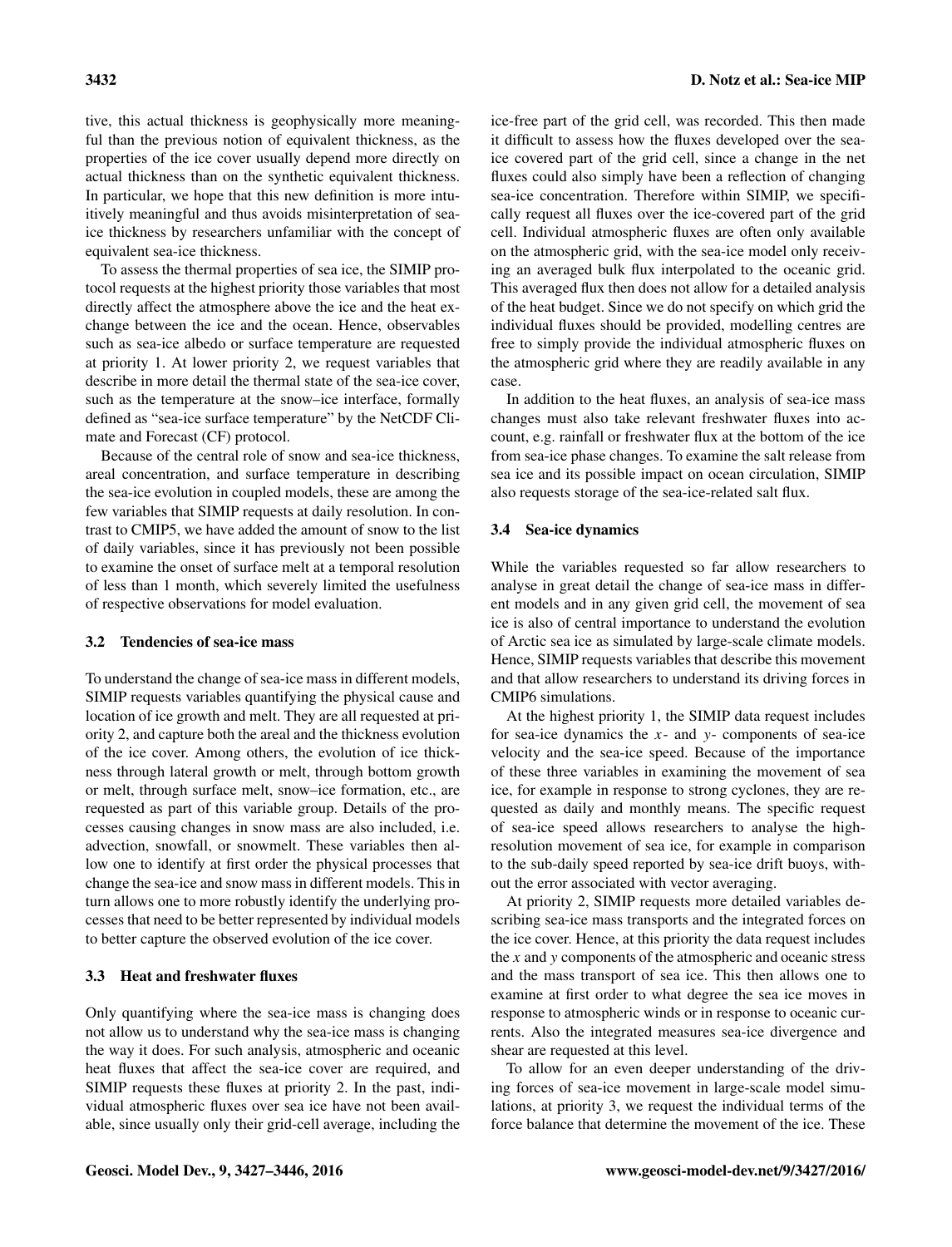terms include for example the sea-surface tilt term, the Coriolis force, and the internal stresses. Because we only request those variables as monthly means, a true closure of the momentum balance will not be possible. However, the monthly mean values of these terms already allow one to identify the key processes that give rise to differences in CMIP6 sea-ice model simulations, which then in turn will hopefully allow for improvements of the sea-ice dynamics in these models.

#### 3.5 Integrated quantities

The final group of variables requested within SIMIP are primarily a service to the research community, consisting of integrated quantities so often used in studies examining the evolution of sea ice that we felt it useful to make these quantities readily available: total sea-ice area, sea-ice volume and sea-ice extent for the Northern and Southern hemispheres. In addition, we request the areal and mass fluxes of sea ice through the four main outlets of the Arctic Ocean, namely Fram Strait, Bering Strait, the Barents opening, and the Canadian Arctic Archipelago. Note that for studies of sea-ice coverage, care must be taken in using the non-linear diagnostic sea-ice extent (see [Notz,](#page-18-19) [2014\)](#page-18-19). In particular for pure modelintercomparison studies, where the greater observational uncertainty of sea-ice area is irrelevant, sea-ice area should be the preferred diagnostic for the analysis of sea-ice coverage. We hope that by providing these integrated variables directly as part of the model output data, a greater number of researchers will be able to analyse the large-scale sea-ice evolution in both hemispheres, thus allowing for its ever more complete understanding.

## 3.6 Observations

As outlined, SIMIP uses model simulations to understand the sea-ice evolution of the real world. This is done by linking the model simulations to the real world through observations. Hence, SIMIP would not be possible without a reliable, wide range of observational records that allow one to understand if CMIP6 model simulations capture the most important aspects of sea-ice evolution as it also occurs in reality. For this reason, SIMIP sees itself not only as a pure modelintercomparison exercise, but also as a forum for identifying the best possible use of observations for the evaluation and improvement of model simulations. For this purpose, SIMIP works closely with the National Snow and Ice Data Center (NSIDC), with other data centres and with the observational community to maintain a detailed, up-to-date list of sea-ice-related observational records that can be used by any researcher to analyse the performance of sea-ice model simulations. We did not consider it useful to provide a snapshot of this list here, given that it is quickly evolving and expanding. For details, please see [http://www.climate-cryosphere.](http://www.climate-cryosphere.org/simip) [org/simip.](http://www.climate-cryosphere.org/simip)

#### 4 Summary

SIMIP is a CMIP6-endorsed diagnostic MIP [\(Eyring et al.,](#page-18-7) [2016\)](#page-18-7). Its overarching aim is to improve our understanding of the role of sea ice in the climate system. To achieve this goal, SIMIP requests no additional simulations, but instead asks for sea-ice-related model output following a newly developed data request. This model output allows researchers to analyse the three main budgets that cover the evolution of sea ice, namely the heat budget, the momentum budget and the mass budget. This then permits, for example, an analysis of the role of internal variability, external forcing, model tuning, and the formulation of the sea-ice model for the quality of sea-ice simulations. The sea-ice variables that SIMIP requests are grouped into five categories, namely (1) seaice state variables, (2) tendencies of sea-ice mass, (3) heat and freshwater fluxes, (4) sea-ice dynamics and (5) integrated quantities. For each requested variable, we specify a priority that describes how crucial knowledge of this variable is for our understanding of sea ice. Updates on SIMIP, including changes to the variable request and related observational data sets and publications will be listed at [http:](http://www.climate-cryosphere.org/simip) [//www.climate-cryosphere.org/simip.](http://www.climate-cryosphere.org/simip)

#### 5 Data availability

All model output requested by SIMIP will be distributed through the Earth System Grid Federation (ESGF) with digital object identifiers (DOIs) assigned. As in CMIP5, the model output will be freely accessible through data portals after registration. In order to document CMIP6's scientific impact and enable ongoing support of CMIP, users are obligated to acknowledge CMIP6, the participating modelling groups, and the ESGF centres (see details on the CMIP Panel website at [http://www.wcrp-climate.org/index.](http://www.wcrp-climate.org/index.php/wgcm-cmip/about-cmip) [php/wgcm-cmip/about-cmip\)](http://www.wcrp-climate.org/index.php/wgcm-cmip/about-cmip). Further information about the infrastructure supporting CMIP6, the different CMIP6 MIPs, metadata describing the model output, model documentation, and the terms governing its use are provided by the WGCM Infrastructure Panel (WIP) in their contribution to this special issue.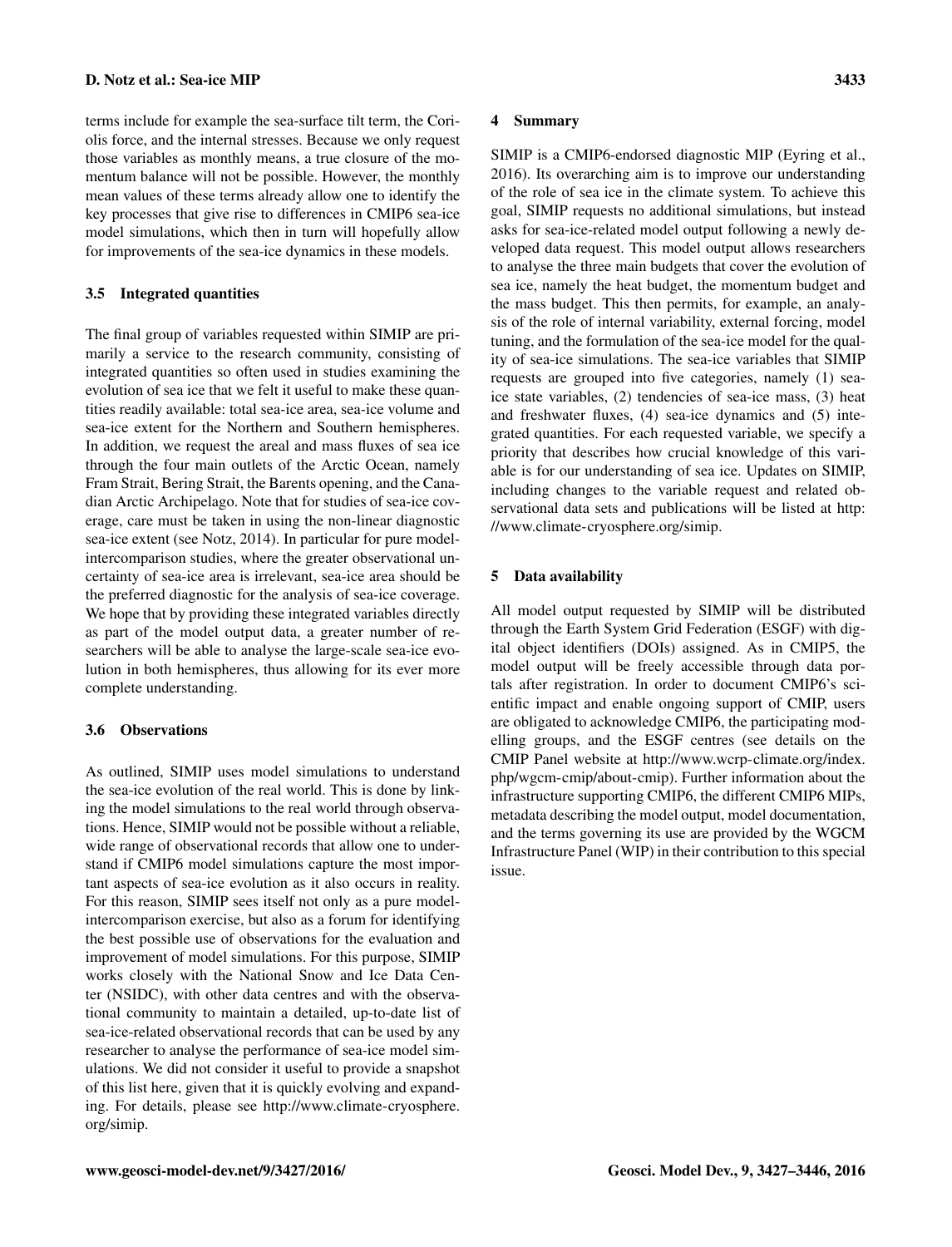# Appendix A

In this appendix, we outline the SIMIP data request version 1.0 and the related request for model documentation. To account for possible long-term adjustments of this request, also for studies beyond CMIP6, an online version of this request is available at [http://www.climate-cryosphere.org/simip.](http://www.climate-cryosphere.org/simip) This website contains in particular a link to a spreadsheet version of the variable list.

## <span id="page-7-0"></span>Appendix B: Model documentation request

In addition to the variable request, SIMIP requests that modelling groups provide documentation of their sea-ice model that allows for a better interpretation of sea-ice simulations from individual CMIP6 models. For example, an assessment of the model simulations based on the use of thickness distributions or diagnostic salinity can provide insights into whether models that include such advanced properties generally perform better than models that do not. Basic seaice model documentation was requested in past CMIPs, and SIMIP is contributing additional requests to fill gaps and include requests related to the SIMIP data request for CMIP6 (personal communication, Bryan Lawrence, March 2016).

We encourage all modelling groups to provide the requested model documentation information with as much detail as possible, and all scientists working with CMIP6 seaice output to make use of the model documentation to enhance the analysis of the sea-ice simulations. The specific documentation requirements will be distributed through the Earth System Documentation activity (ES-DOC; see [http:](http://es-doc.org) [//es-doc.org\)](http://es-doc.org).

As groups prepare the model output following the SIMIP request, the questions below should be kept in mind so they can easily be contributed to the upcoming more detailed request for sea-ice model documentation.

- Which combination of terms closes the mass and energy budgets in your model?
- Is your model missing any processes that relate to the requested sea-ice variables?
- Were any assumptions made in the calculation of diagnostic sea-ice variables we requested? If so, which ones?
- Does sea ice salinity impact the thermal properties of sea ice? (yes or no)
- Does your model use two different salinities for thermodynamic calculations and for the salt budget? (yes or no)
- Is the salinity used for ice–ocean exchanges variable or a constant? If constant, what is this constant?
- What kind of ice thickness distribution is used (if any)? How many categories and what are the category limits?
- How is the heat content of precipitation handled in your sea-ice model?

As discussed in Sect. [2.1,](#page-2-0) SIMIP is also interested in assessing the tuning used in the CMIP6 models. In the model documentation request, the following questions will be asked related to the tuning that was done prior to the model code freeze for CMIP6:

- Which tuning knobs were used in tuning the sea-ice model?
- In what kind of simulations was the tuning done (control, transient 20th and 21st century, all of these)?
- What were the sea ice targets in the tuning effort?

## Appendix C: Some general remarks, including averaging

In the following appendices, we list all variables of the SIMIP data request version 1.0, grouped into the following five categories: (1) sea-ice state variables, (2) tendencies of sea-ice mass, (3) heat and freshwater fluxes, (4) sea-ice dynamics, and (5) integrated quantities.

Regarding the spatial storage of variables, for simplicity we request all variables to be stored on the model grid on which they actually are used during a model simulation. For most variables that SIMIP asks for, this will usually be the ocean grid. However, for example, individual atmospheric fluxes over the sea-ice covered part of a grid cell are often only evaluated in the atmosphere model, and should then simply be stored on the atmospheric grid. Note that analogous to the CMIP6-endorsed OMIP [\(Griffies et al.,](#page-18-20) [2016\)](#page-18-20), we request that files containing cell areas for the oceanic (areacello) and atmospheric (areacella) grid are supplied as part of the SIMIP output to allow for the correct weighting of individual grid cells. We also request sufficient grid information be provided to allow for the remapping to common grids, as described in the Working Group on Climate Models (WGCM) Infrastructure Panel (WIP) contribution to this CMIP6 special issue [\(Balaji et al.,](#page-18-21) [2016\)](#page-18-21).

Fractional coverages are evaluated either relative to the entire grid cell (e.g. for sea-ice concentration) or relative to the sea-ice covered part of the grid cell (e.g. melt-pond area fraction). This is specified in detail in the following request. As a general rule, we have tried to follow the most widespread standard by which individual fractional coverages are usually represented in sea-ice models.

Temporal averages are requested for almost all variables, except for a few variables related to sea-ice dynamics that must be stored as instantaneous values at some point during the averaging period. The standard averaging period for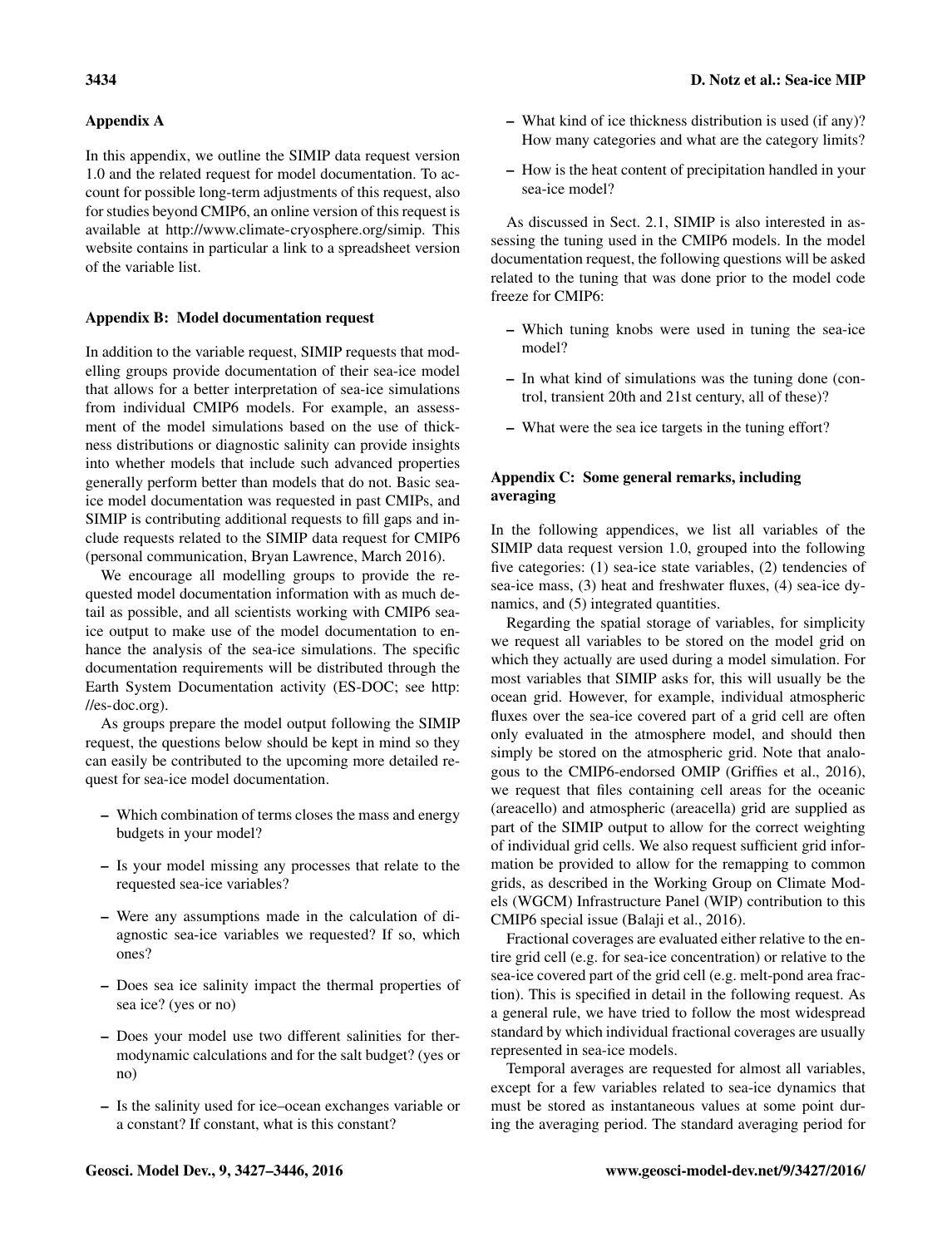#### D. Notz et al.: Sea-ice MIP 3435

all variables is 1 month. For the most important variables, additional daily averages are requested, as identified in the following detailed data request.

For all variables that are proportional to area fraction, i.e. extensive variables such as volume, mass, or area fraction, a zero should always be averaged in for all time steps where no sea ice is present. This is because the extensive variables naturally approach zero as area fraction approaches zero.

For all variables that are not proportional to area fraction, i.e. intensive variables such as albedo, temperature, or heat flux, SIMIP requests the area-weighted average. Hence, all time samples with non-zero sea-ice fraction are first multiplied by area fraction, then summed, and then divided by the sum of the area fractions. Ice-free grid cells at any point throughout the averaging period should be treated as missing values and the averaging should only be carried out for those periods where sea ice is present. For continuously ice-free grid cells, missing values should be reported. This is because the intensive variables do not necessarily approach zero as area fraction approaches zero.

To report grid-cell averages for multi-category models, the properties of the individual categories should be averaged to a single value for each time step by calculating the areaweighted average across all categories. The single value thus obtained for each time step should then be used for all further processing of model output. The only exception to this rule are variables that specifically ask for values for individual categories.

#### Appendix D: State variables

The most fundamental set of variables that SIMIP requests are those variables that describe the actual state of the sea-ice cover. This set of variables allows one to examine, for example, how much sea ice there actually is in a certain region, how thick the sea-ice cover is, whether there is snow on sea ice, and how densely the sea-ice cover is packed. Knowledge of the temporal evolution of these parameters then allows one to examine, for example, the seasonal cycle of the sea-ice cover or its long-term evolution. In addition, SIMIP also requests some fundamental thermodynamic quantities such as the surface temperature of the ice or the heat content of the ice cover, which allows one to close the energy budget of sea ice to leading order. Because of the fundamental nature of these quantities, many of them are requested at priority 1. At priority 2, SIMIP requests variables that are slightly less central, but still relevant for many researchers, for example surface albedo or heat content of the ice cover. At priority 3, finally, SIMIP requests variables that will only be available from advanced model formulations that include for example a melt-pond scheme or a scheme to interactively calculate the bulk salinity of the ice cover.

#### D1 Priority 1

#### D1.1 Fraction of time steps with sea ice (*sitimefrac*)

Fraction of time steps of the averaging period during which sea ice is present (siconc  $> 0$ ) in a grid cell. This is in particular useful for the SIMIP standard averaging period of 1 month, since many researchers will only analyse those months where sea ice was present in a particular grid cell for the entire averaging period. Requested as daily and monthly average.

#### D1.2 Sea-ice area fraction (*siconc*)

Areal fraction of a given grid cell that is covered by sea ice, independent of the thickness of that ice. By definition, this variable can only have values between 0 (no sea ice at all) and 1 (fully covered by sea ice). Requested as daily and monthly average.

#### D1.3 Sea-ice mass per area (*simass*)

Total mass of sea ice divided by the entire area of a grid cell. Mass is the truly conserved quantity, so we prioritise requesting sea-ice mass over requesting sea-ice volume.

#### D1.4 Sea-ice thickness (*sithick*)

Thickness of sea ice averaged over the ice-covered part of a given grid cell. This variable hence describes the actual thickness of the sea ice, which in the context of the heat budget is for example necessary to analyse the heat flux through the ice. From a sea-ice perspective, this real (or floe) thickness is a more meaningful variable to store than the so-called equivalent sea-ice thickness that was used in previous CMIPs, which is defined as the sea-ice volume divided by the area of the entire grid cell. While use of equivalent thickness (i.e. volume) is useful from the perspective of an ocean model, it is not meaningful in a sea-ice context. Indeed, in our experience users often assumed that such equivalent thickness was the actual thickness of the sea ice, which is why we request the actual sea-ice thickness as a new variable for CMIP6. It should be directly accessible in any sea-ice model, but can otherwise be calculated by dividing the total sea-ice volume by the sea-ice area. Requested as daily and monthly average.

#### D1.5 Snow area fraction (*sisnconc*)

Area fraction of the sea-ice surface that is covered by snow. In many models that do not explicitly resolve an areal fraction of snow, this variable will always be either 0 or 1.

#### D1.6 Snow mass per area (*sisnmass*)

Total mass of snow on sea ice divided by the entire area of a grid cell. This then allows one to analyse the storage of latent heat in the snow, and to calculate the snow-water equivalent.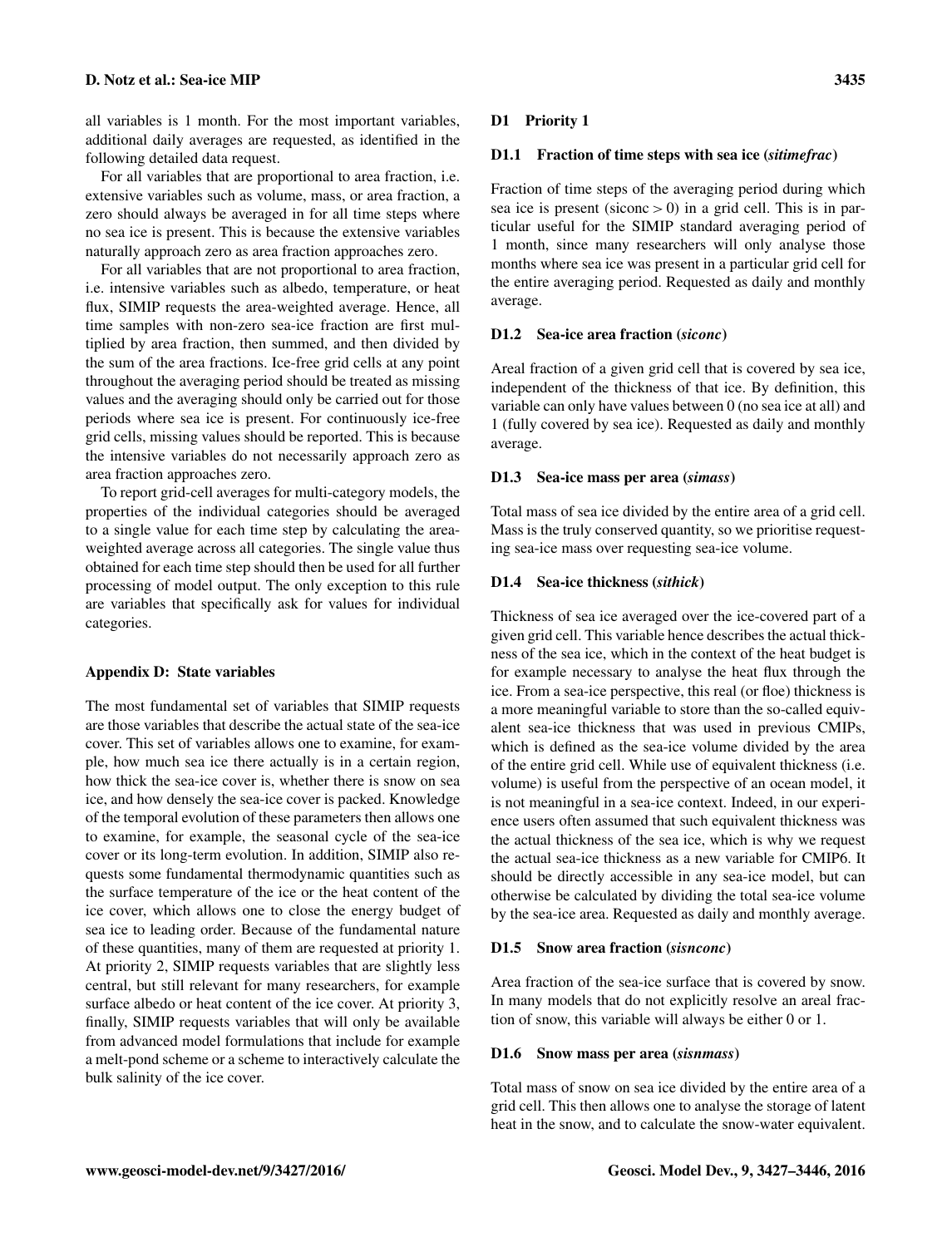#### D1.7 Snow thickness (*sisnthick*)

Thickness of snow averaged over the snow-covered part of the sea ice. It hence describes the actual thickness of the snow, which in the context of the heat budget is for example necessary to analyse the heat flux through the ice and snow. This thickness is usually directly available within the model formulation. It can also be derived by dividing the total volume of snow through the area of the snow. Requested as daily and monthly average.

## D1.8 Surface temperature (*sitemptop*)

Mean surface temperature of the sea-ice covered part of the grid cell. Wherever snow covers the ice, the surface temperature of the snow is used for the averaging, otherwise the surface temperature of the ice is used. Requested as daily and monthly average.

#### D1.9 Sea-ice volume per area (*sivol*)

This is also known as the equivalent thickness of sea ice, which is calculated by dividing the volume of sea ice by the entire grid area. This measure used to simply be called ice thickness in previous CMIPs, which gave rise to some confusion for users expecting this variable to describe actual thickness. Since ice mass is more general than volume, this variable is somehow obsolete and primarily part of SIMIP for these historical reasons.

## D2 Priority 2

#### D2.1 Temperature at snow-ice interface (*sitempsnic*)

Reports surface temperature of ice where snow thickness is zero.

#### D2.2 Temperature at ice–ocean interface (*sitempbot*)

Reports temperature at interface, NOT temperature within lowermost sea-ice model layer.

## D2.3 Age of sea ice (*siage*)

Age of sea ice since its formation in open water.

## D2.4 Sea-ice or snow albedo (*sialb*)

Mean surface albedo of entire ice-covered part of grid cell.

## D2.5 Sea-ice freeboard (*sifb*)

Mean height of sea-ice surface (i.e. snow-ice interface when snow covered) above sea level. This follows the classical definition of freeboard for in situ observations. In the satellite community, sometimes the total height of sea ice and snow above sea level is referred to as freeboard. This can easily be calculated by adding *sisnthick* to *sifb*.

#### D2.6 Sea-ice heat content per unit area (*sihc*)

Heat content of all ice in grid cell divided by total grid-cell area. This includes both the latent and sensible heat content contribution. Water at  $0^{\circ}$ C is assumed to have a heat content of 0 J. This variable does not include heat content of snow, but does include heat content of brine. Heat content is always negative since both the sensible and the latent heat content of ice are less than that of water.

#### D2.7 Snow-heat content per unit area (*sisnhc*)

Heat-content of all snow in grid cell divided by total grid-cell area. This includes both the latent and sensible heat content contribution. Snow-water equivalent at  $0^{\circ}$ C is assumed to have a heat content of 0 J. Does not include heat content of sea ice.

## D3 Priority 3

## D3.1 Sea-ice area fractions in thickness categories (*siitdconc*)

Area fraction of grid cell covered by each ice-thickness category (vector with one entry for each thickness category starting from the thinnest category, netcdf file should use thickness bounds of the categories as third coordinate axis).

## D3.2 Sea-ice thickness in thickness categories (*siitdthick*)

Actual (floe) thickness of sea ice in each category (NOT volume divided by grid area; vector with one entry for each thickness category starting from the thinnest category, netcdf file should use thickness bounds of categories as third coordinate axis).

## D3.3 Snow area fractions in thickness categories (*siitdsnconc*)

Area fraction of grid cell covered by snow in each icethickness category (vector with one entry for each thickness category starting from the thinnest category, netcdf file should use thickness bounds of the categories as third coordinate axis).

## D3.4 Snow thickness in thickness categories (*siitdsnthick*)

Actual thickness of snow in each category (NOT volume divided by grid area; vector with one entry for each thickness category starting from the thinnest category, netcdf file should use thickness bounds of categories as third coordinate axis).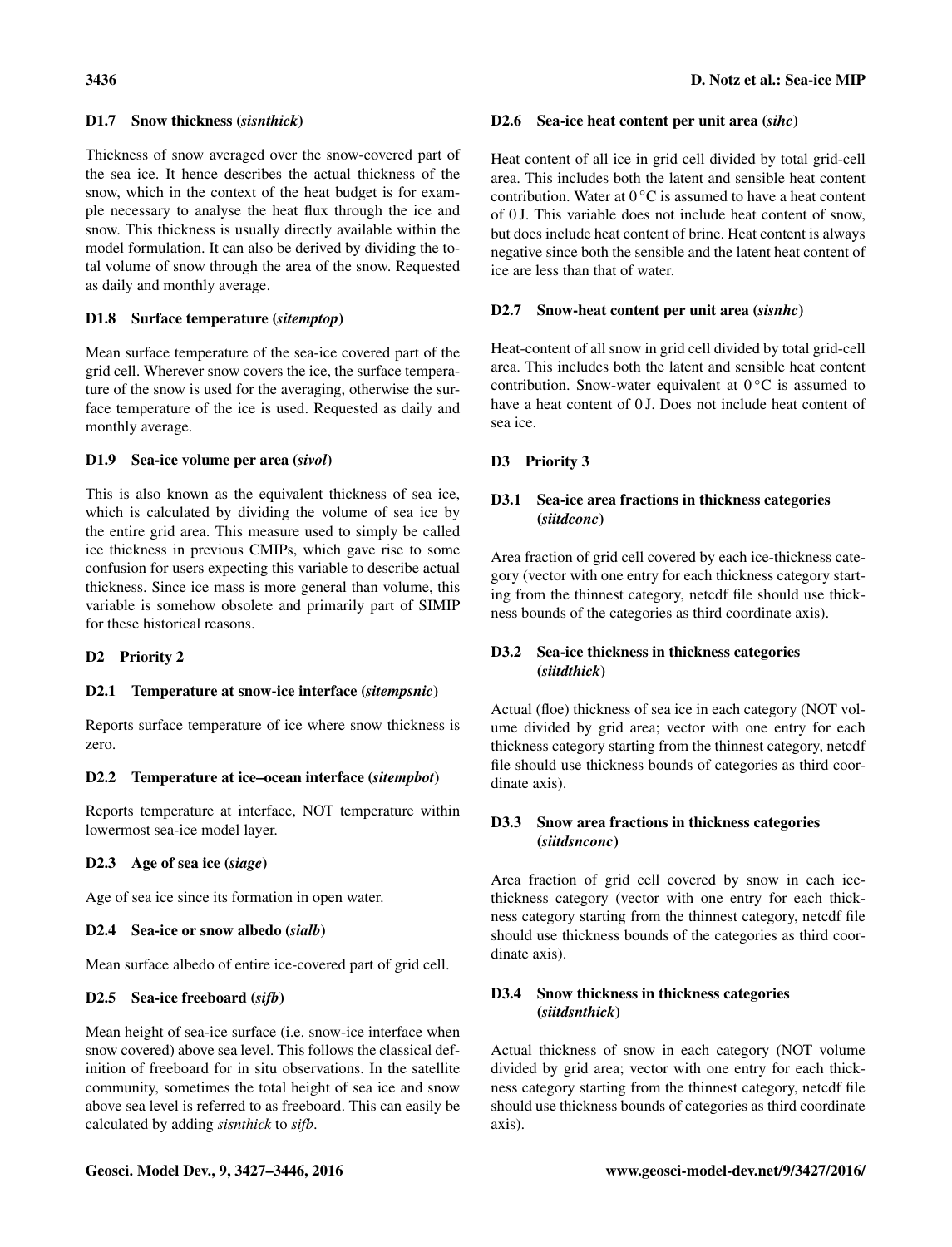#### D. Notz et al.: Sea-ice MIP 3437

#### D3.5 Mass of salt in sea ice per area (*sisaltmass*)

Total mass of all salt in sea ice divided by grid-cell area. Sometimes, models implicitly or explicitly assume a different salinity of the ice for thermodynamic considerations than they do for closing the salt budget with the ocean. In these cases, the total mass of all salt in sea ice should be calculated from the salinity value used in the calculation of the salt budget.

## D3.6 Melt-pond area fraction (*simpconc*)

Area fraction of sea-ice surface that is covered by melt ponds.

#### D3.7 Melt-pond mass (*simpmass*)

Mass of water in melt ponds divided by area of sea ice.

## D3.8 Thickness of refrozen ice on melt pond (*simprefrozen*)

Volume of refrozen ice on melt ponds divided by melt-pondcovered area.

#### D3.9 Ridged ice area fraction (*sirdgconc*)

Area fraction of sea-ice surface that is covered by ridged sea ice.

#### D3.10 Ridged ice thickness (*sirdgthick*)

Total volume of ridged sea ice divided by area of ridges.

#### D3.11 Sea ice salinity (*sisali*)

Mean sea-ice salinity of all sea ice in grid cell. Sometimes, models implicitly or explicitly assume a different salinity of the ice for thermodynamic considerations than they do for closing the salt budget with the ocean. In these cases, the mean salinity used in the calculation of the salt budget should be reported

## Appendix E: Tendencies of sea-ice mass and area fraction

While the sea-ice state variables already allow one to calculate how much the amount of sea ice in a certain grid cell is changing from one averaging period to the next, such an estimate does not allow one to infer why precisely the seacover is changing the way it does, i.e. whether a given mass change is driven by dynamics or by thermodynamics. Therefore, SIMIP requests a rather detailed list of variables that describe where the amount of sea ice is changing. These variables are all requested at priority 2 since they are usually used for the in-depth analysis of the simulated sea-ice cover. These variables should all be readily available from any modern sea-ice model. All tendencies are negative for decreasing mass.

#### E1 Priority 2

#### E1.1 Sea-ice area fraction change from thermodynamics (*sidconcth*)

Total change in sea-ice area fraction through thermodynamic processes.

## E1.2 Sea-ice area fraction change from dynamics (*sidconcdyn*)

Total change in sea-ice area fraction through dynamicsrelated processes (advection, divergence, etc.).

#### E1.3 Sea-ice mass change from thermodynamics (*sidmassth*)

Total change in sea-ice mass from thermodynamic processes divided by grid-cell area.

#### E1.4 Sea-ice mass change from dynamics (*sidmassdyn*)

Total change in sea-ice mass through dynamics-related processes (e.g. advection) divided by grid-cell area.

## E1.5 Sea-ice mass change through growth in supercooled open water (a.k.a. frazil) (*sidmassgrowthwat*)

The rate of change of sea-ice mass due to sea ice formation in supercooled water (often through frazil formation) divided by grid-cell area. Together, *sidmassgrowthwat* and *sidmassgrowthbot* should give total ice growth from sea water. Always positive or zero.

## E1.6 Sea-ice mass change through basal growth (*sidmassgrowthbot*)

The rate of change of sea-ice mass due to vertical growth of existing sea ice at its base divided by grid-cell area. Note that this number is always positive or zero since sea-ice melt is collected in *sidmassmeltbot*. This is to account for differential growth and melt in models with a sub-grid scale icethickness distribution.

## E1.7 Sea-ice mass change through snow-to-ice conversion (*sidmasssi*)

The rate of change of sea-ice mass due to transformation of snow to sea ice divided by grid-cell area. Always positive or zero.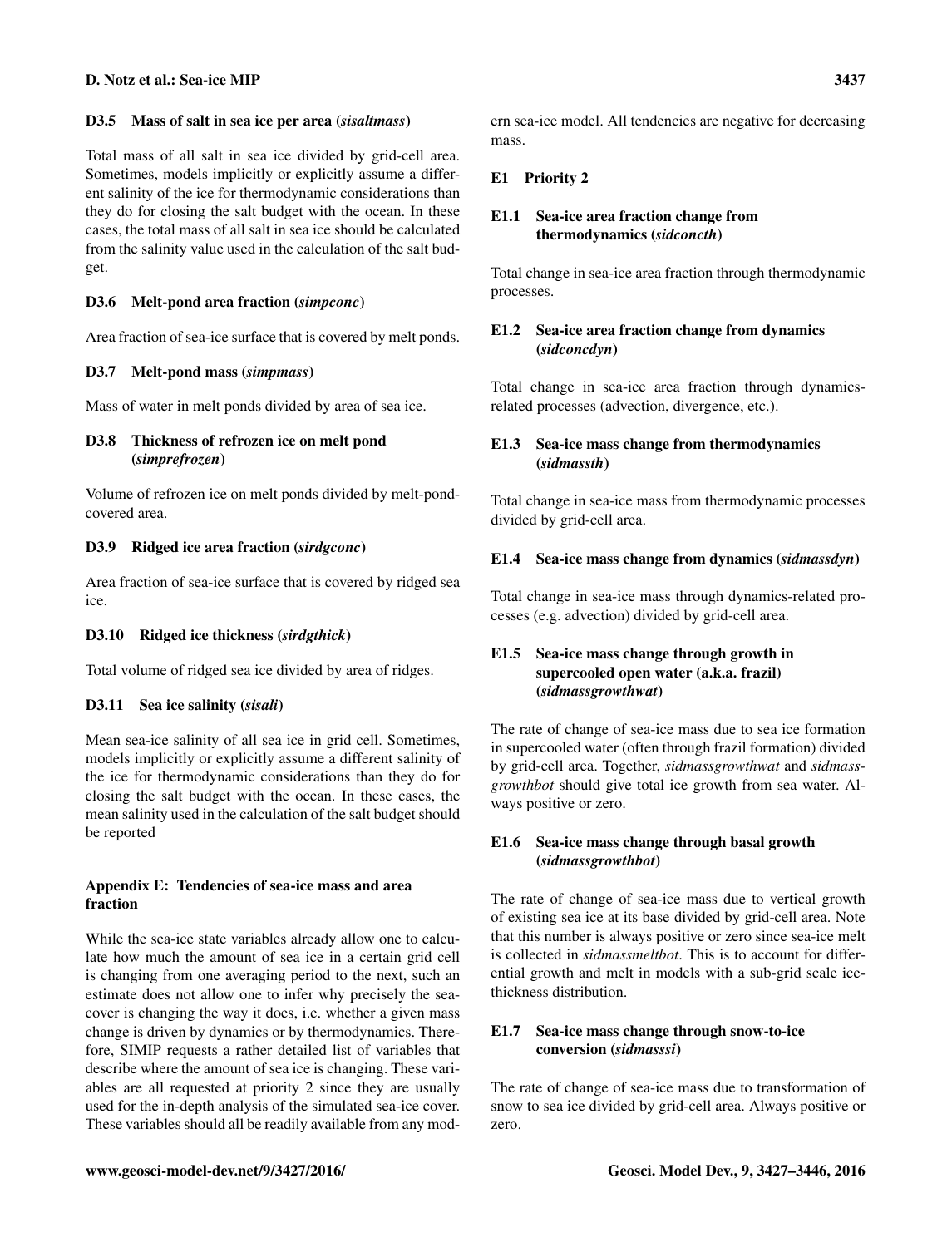## E1.8 Sea-ice mass change through evaporation and sublimation (*sidmassevapsubl*)

The rate of change of sea-ice mass change through evaporation and sublimation divided by grid-cell area. If a model does not differentiate between the sublimation of snow and sea ice, we recommend to report *sidmassevapsubl* as zero as long as the ice is snow covered, and to report any sublimation within *sndmasssubl*.

## E1.9 Sea-ice mass change through surface melting (*sidmassmelttop*)

The rate of change of sea-ice mass through melting at the ice surface divided by grid-cell area. This number is independent of the actual fate of the meltwater, and will hence include all sea-ice meltwater that drains into the ocean and all sea-ice meltwater that is collected by a melt-pond parameterisation. Always negative or zero.

## E1.10 Sea-ice mass change through bottom melting (*sidmassmeltbot*)

The rate of change of sea-ice mass through melting/dissolution at the ice bottom divided by grid-cell area. Note that this number is always zero or negative since sea-ice growth is collected in *sidmassgrowthbot*. This is to account for differential growth and melt in models with a sub-grid scale ice-thickness distribution.

## E1.11 Sea-ice mass change through lateral melting (*sidmasslat*)

The rate of change of sea-ice mass through lateral melting/dissolution divided by grid-cell area (report 0 if not explicitly calculated thermodynamically). Always negative or zero.

## E1.12 Snow mass change through snowfall (*sndmasssnf*)

Mass of solid precipitation falling onto sea ice divided by grid-cell area. Always positive or zero.

## E1.13 Snow mass change through melt (*sndmassmelt*)

The rate of change of snow mass through melt divided by grid-cell area. Always negative or zero.

## E1.14 Snow mass change through sublimation (*sndmasssubl*)

The rate of change of snow mass through sublimation divided by grid-cell area. If a model does not differentiate between the sublimation of snow and sea ice, we recommend to report all sublimation within *sndmasssubl* as long as the ice is snow covered.

## E1.15 Snow mass change through advection by sea-ice dynamics (*sndmassdyn*)

The rate of change of snow mass through advection with sea ice divided by grid-cell area.

## E1.16 Snow mass change through snow-to-ice conversion (*sndmasssi*)

The rate of change of snow mass due to transformation of snow to sea ice divided by grid-cell area. Always negative or zero.

## E1.17 Snow mass change through wind drift of snow (*sndmasswindrif*)

The rate of change of snow mass due to wind-driven transport into the ocean.

## Appendix F: Heat and freshwater fluxes (all only for sea-ice fraction of grid cell)

To understand the drivers of the sea-ice tendencies introduced in the previous section, SIMIP requests storage of the actual heat fluxes that gave rise to the tendencies in sea-ice mass. In contrast to previous CMIPs, all fluxes are to be evaluated over the ice-covered part of the grid cell. In earlier CMIPs, the fluxes were usually just provided as a grid-cell average, including the fluxes over open water. This made it impossible to analyse the heat budget of sea ice, which is why SIMIP now requests these fluxes over sea ice. In many coupled models, the individual fluxes over sea ice are only available on the atmospheric grid since only integrated net fluxes are passed on to the ocean model. In this case, the fluxes over sea ice should simply be stored on the atmospheric grid.

In addition to the analysis of the heat fluxes, also the freshwater fluxes are an important driver for the interaction of sea ice with the climate system of the Earth. To understand the magnitude of these freshwater fluxes, SIMIP requests storage of both the salt flux and of the freshwater flux from sea-ice melt or growth.

The sign convention is generally positive downward. However, to remain consistent with the NetCDF Climate and Forecast (CF) convention, upward fluxes that carry the term "upward" in their name are positive upward, as detailed in the following.

## F1 Priority 2

## F1.1 Downwelling shortwave flux over sea ice (*siflswdtop*)

The downwelling shortwave flux from the atmosphere to the sea-ice surface. Always positive or zero.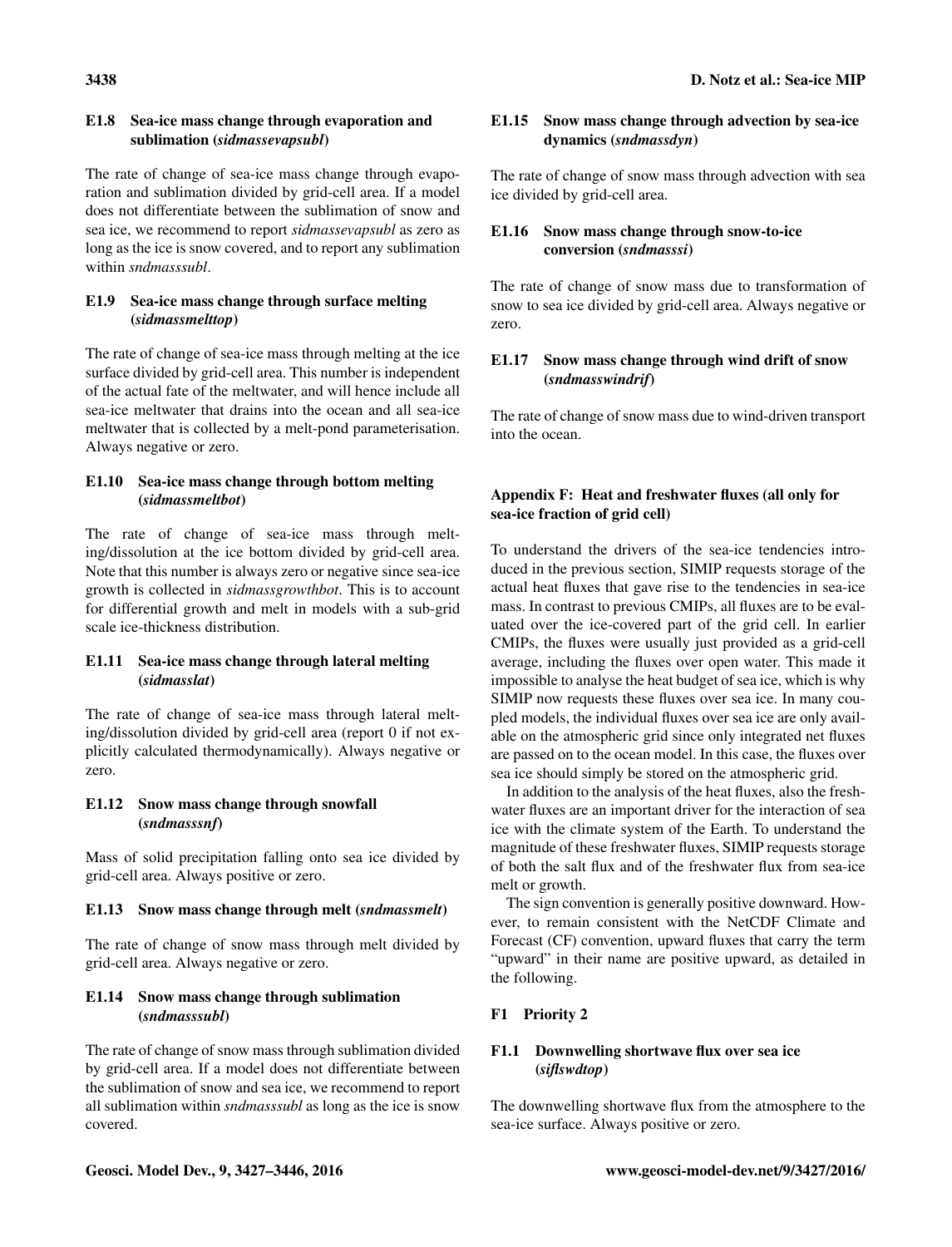## F1.2 Upward shortwave flux over sea ice (*siflswutop*)

The upward shortwave flux from the sea-ice surface to the atmosphere. Always positive or zero.

#### F1.3 Downwelling shortwave flux under sea ice (*siflswdbot*)

The downwelling shortwave flux underneath sea ice, i.e. the amount of shortwave radiation that penetrates the sea ice. Always positive or zero.

## F1.4 Downwelling longwave flux over sea ice (*sifllwdtop*)

The downwelling longwave flux from the atmosphere to the sea-ice surface. Always positive or zero.

#### F1.5 Upward longwave flux over sea ice (*sifllwutop*)

The upward longwave flux from the sea-ice surface to the atmosphere. Always positive or zero.

#### F1.6 Net sensible heat flux over sea ice (*siflsenstop*)

The net sensible heat flux over sea ice. Positive for a downward heat flux.

#### F1.7 Net latent heat flux over sea ice (*sifllatstop*)

The net latent heat flux over sea ice. Positive for a downward heat flux.

#### F1.8 Net sensible heat flux under sea ice (*siflsensupbot*)

The net sensible heat flux under sea ice from or to the ocean. Per sign convention, heat from the ocean is counted as negative since it describes an upward heat flux.

## F1.9 Net conductive heat flux in ice at the surface (*siflcondtop*)

The net heat conduction flux at the ice surface, i.e. the conductive heat flux from the centre of the uppermost vertical sea-ice grid box to the surface of the sea ice. Positive for a downward heat flux.

## F1.10 Net conductive heat fluxes in ice at the bottom (*siflcondbot*)

The net heat conduction flux at the ice base, i.e. the conductive heat flux from the centre of the lowermost vertical sea-ice grid box to the bottom of the sea ice. Positive for a downward heat flux.

#### F1.11 Rainfall rate over sea ice (*sipr*)

Mass of liquid precipitation falling onto sea ice divided by grid-cell area. If the rain is directly put into the ocean, it should not be counted towards *sipr*. Always positive or zero.

## F1.12 Salt flux from sea ice (*siflsaltbot*)

Total flux of salt from water into sea ice divided by grid-cell area; salt flux is upward (negative) during ice growth when salt is embedded into the ice and downward (positive) during melt when salt from sea ice is again released to the ocean.

#### F1.13 Freshwater flux from sea ice (*siflfwbot*)

Total flux of fresh water from water into sea ice divided by grid-cell area; This flux is negative during ice growth (liquid water mass decreases, hence upward flux of freshwater), positive during ice melt (liquid water mass increases, hence downward flux of freshwater).

#### F1.14 Freshwater flux from sea ice surface (*siflfwdrain*)

Total flux of fresh water from sea-ice surface into underlying ocean. This combines both surface meltwater that drains directly into the ocean and the drainage of surface melt ponds. By definition, this flux is always positive.

#### Appendix G: Sea-ice dynamics

The variables that SIMIP requests for sea-ice dynamics are needed to understand how and why sea ice moves horizontally. The most important parameters there are obviously the actual velocities, which are requested on the native model grid. In addition, the sea-ice speed is requested, which allows one to account for possible back-and-forth movement of the ice during the averaging period. Because of their importance, these variables are requested at priority 1 and at daily resolution.

At lower priority, SIMIP requests primarily those variables that allow one to examine the various forces that are responsible for the actual sea-ice movement. These are at priority 2 the total atmospheric and the total oceanic stress and the strength of the sea-ice cover. At priority 3, further details on the actual forces are requested.

Note that four variables are requested as instantaneous values. These are the divergence and the maximum shear of the sea-ice velocity field, and the average normal stress and the maximum shear stress in the sea ice. These variables can only usefully be analysed if stored simultaneously as instantaneous values at some point during the averaging period.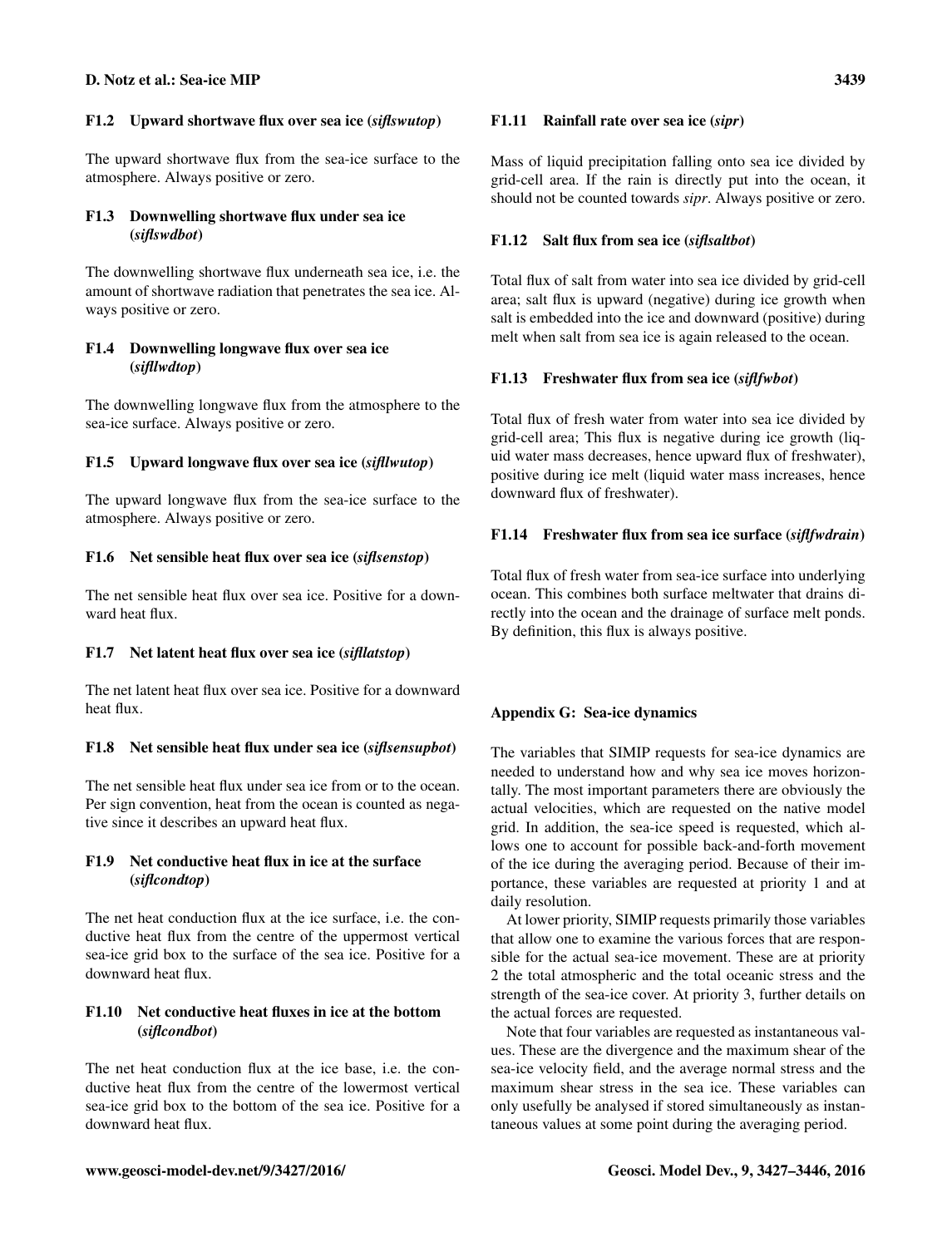## G1 Priority 1

## G1.1 x component of sea-ice velocity (*siu*)

 $x$  component of sea-ice velocity. Requested as daily and monthly average.

## G1.2 y component of sea-ice velocity (*siv*)

y component of sea-ice velocity. Requested as daily and monthly average.

## G1.3 Sea-ice speed (*sispeed*)

Speed of ice (i.e. mean absolute velocity) to account for back-and-forth movement of the ice during the average period. Such change of direction during the averaging period may reduce the individual vector quantities *siu* and *siv*, which makes a calculation of the true sea-ice speed impossible. We hence ask for the absolute sea-ice speed separately. Requested as daily and monthly average.

## G2 Priority 2

#### G2.1 x component of sea-ice mass transport (*sidmasstranx*)

Includes transport of both sea ice and snow by advection.

#### G2.2 y component of sea-ice mass transport (*sidmasstrany*)

Includes transport of both sea ice and snow by advection.

#### G2.3 x component of atmospheric stress on sea ice (*sistrxdtop*)

x component of atmospheric stress on sea ice.

G2.4 y component of atmospheric stress on sea ice (*sistrydtop*)

y component of atmospheric stress on sea ice.

## G2.5 x component of ocean stress on sea ice (*sistrxubot*)

x component of ocean stress on sea ice.

## G2.6 y component of ocean stress on sea ice (*sistryubot*)

y component of ocean stress on sea ice.

#### G2.7 Compressive sea ice strength (*sicompstren*)

Computed strength of the ice pack, defined as the energy (J m−<sup>2</sup> ) dissipated per unit area removed from the ice pack under compression, and assumed proportional to the change in potential energy caused by ridging. For Hibler-type models, this is the "ice pressure" P (i.e.  $P^* \cdot h \cdot \exp(-C(1-A))$ ),

where  $h$  is ice thickness,  $A$  is concentration, and both  $P^*$  and C are empiricial constants.

#### G2.8 Divergence of the sea-ice velocity field (*sidivvel*)

Divergence of sea-ice velocity field (first shear strain invariant). Requested as instantaneous value.

#### G2.9 Maximum shear of sea-ice velocity field (*sishevel*)

Maximum shear of sea-ice velocity field (second shear strain invariant). Requested as instantaneous value.

#### G3 Priority 3

#### G3.1 Atmospheric drag coefficient (*sidragtop*)

Atmospheric drag coefficient that is used to calculate the atmospheric momentum drag on sea ice.

#### G3.2 Ocean drag coefficient (*sidragbot*)

Oceanic drag coefficient that is used to calculate the oceanic momentum drag on sea ice.

## G3.3 Sea-surface tilt term in force balance  $(x)$ component) (*siforcetiltx*)

x component of force on sea ice caused by sea-surface tilt.

## G3.4 Sea-surface tilt term in force balance (y component) (*siforcetilty*)

y component of force on sea ice caused by sea-surface tilt.

## G3.5 Coriolis force term in force balance  $(x)$ component) (*siforcecoriolx*)

x component of force on sea ice caused by coriolis force.

## G3.6 Coriolis force term in force balance (y component) (*siforcecorioly*)

y component of force on sea ice caused by coriolis force.

## G3.7 Internal stress term in force balance  $(x)$ component) (*siforceintstrx*)

x component of force on sea ice caused by internal stress (divergence of sigma).

## G3.8 Internal stress term in force balance (y component) (*siforceintstry*)

y component of force on sea ice caused by internal stress (divergence of sigma).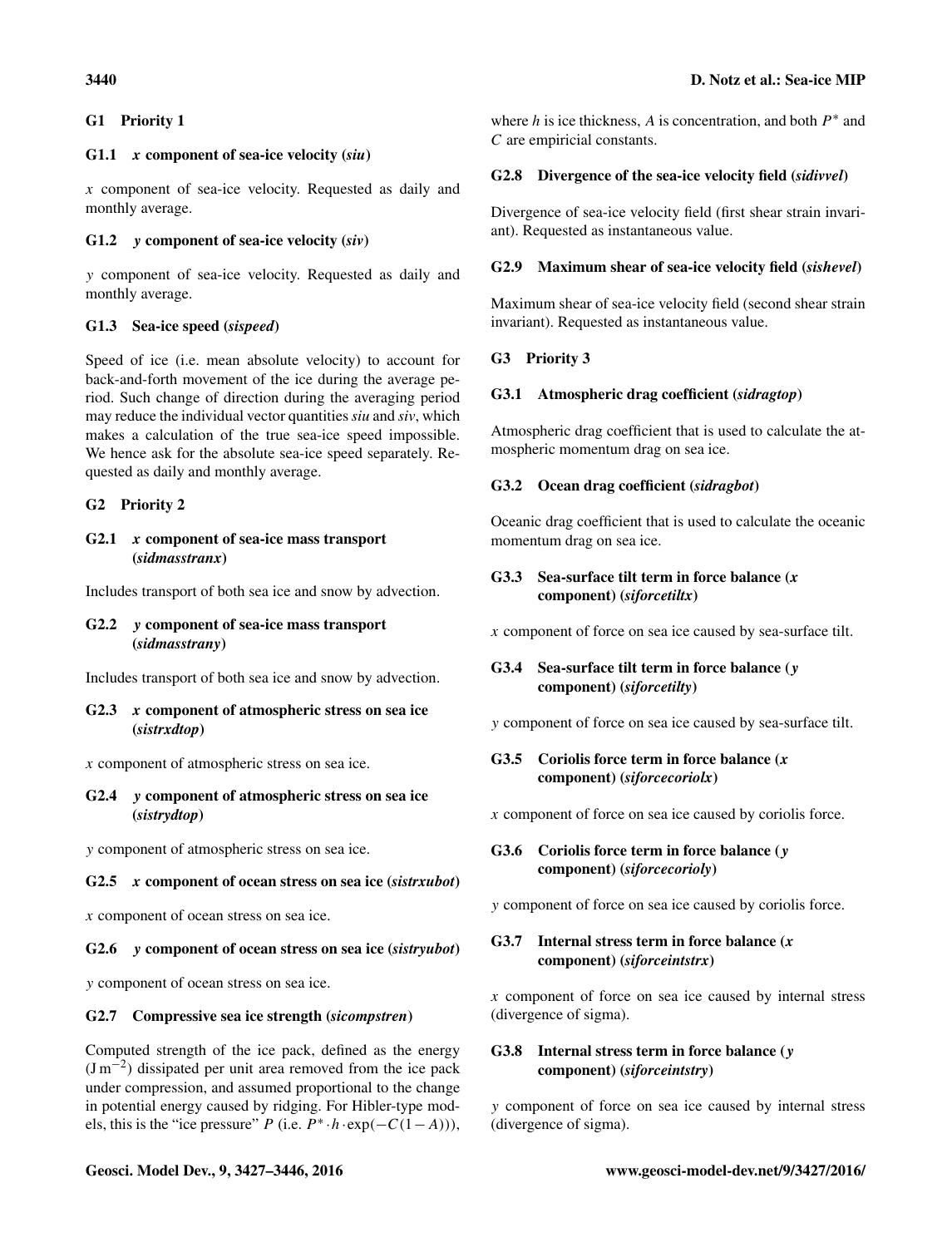#### G3.9 Average normal stress in sea ice (*sistresave*)

Average normal stress in sea ice (first stress invariant). Requested as instantaneous value.

#### G3.10 Maximum shear stress in sea ice (*sistremax*)

Maximum shear stress in sea ice (second stress invariant). Requested as instantaneous value.

#### Appendix H: Integrated measures

Much of the analysis of sea ice in climate research is concerned with integrated measures such as total hemispheric sea-ice area or sea-ice volume. Within SIMIP, we hence consider it useful to have these measures directly available, and request them at priority 2. Note that care should be taken in the use of sea-ice extent, because its non-linear behaviour can cause substantial artefacts both regarding the spatial and the temporal evolution of the sea-ice cover (see [Notz,](#page-18-19) [2014\)](#page-18-19). In particular in pure model intercomparison studies, where the higher observational uncertainty of sea-ice area is irrelevant, the linear metric sea-ice area should be preferred.

#### H1 Priority 2

#### H1.1 Sea-ice area north (*siarean*)

Total area of sea ice in the Northern Hemisphere.

#### H1.2 Sea-ice area south (*siareas*)

Total area of sea ice in the Southern Hemisphere.

#### H1.3 Sea-ice volume north (*sivoln*)

Total volume of sea ice in the Northern Hemisphere.

#### H1.4 Sea-ice volume south (*sivols*)

Total volume of sea ice in the Southern Hemisphere.

#### H1.5 Sea ice extent north (*siextentn*)

Total area of all Northern Hemisphere grid cells that are covered by at least 0.15 areal fraction of sea ice.

#### H1.6 Sea ice extent south (*siextents*)

Total area of all Southern Hemisphere grid cells that are covered by at least 0.15 areal fraction of sea ice.

#### H1.7 Sea-ice-mass flux through straits (*simassacrossline*)

Net (sum of transport in all directions) sea-ice-mass transport through the following four passages, positive into the Arctic Ocean. Note that the definitions of the passages are for SIMIP purposes just meant as default values as given by the physical ocean MIP described in [Griffies et al.](#page-18-20) [\(2016\)](#page-18-20). Individual models might chose slightly different definitions as given by their grid geometry.

- 1. Fram Strait: (11.5◦ W, 81.3◦ N) to (10.5◦ E, 79.6◦ ).
- 2. Canadian Arctic Archipelago: (128.2◦ W, 70.6◦ N) to (59.3◦ W, 82.1◦ ).
- 3. Barents opening: (16.8◦ E, 76.5◦ N) to (19.2◦ E, 70.2◦ N).
- 4. Bering Strait: (171◦ W, 66.2◦ N) to (166◦ W, 65◦ N).

#### H1.8 Sea-ice area flux through straits (*siareaacrossline*)

Net (sum of transport in all directions) sea-ice-area transport through the following four passages, positive into the Arctic Ocean. Note that the definitions of the passages are for SIMIP purposes just meant as default values as given by the physical ocean MIP described in [Griffies et al.](#page-18-20) [\(2016\)](#page-18-20). Individual models might chose slightly different definitions as given by their grid geometry.

- 1. Fram Strait: (11.5◦ W, 81.3◦ N) to (10.5◦ E, 79.6◦ ).
- 2. Canadian Arctic Archipelago: (128.2◦ W, 70.6◦ N) to (59.3◦ W, 82.1◦ ).
- 3. Barents opening: (16.8◦ E, 76.5◦ N) to (19.2◦ E, 70.2◦ N).
- 4. Bering Strait: (171◦ W, 66.2◦ N) to (166◦ W, 65◦ N).

#### H1.9 Snow mass flux through straits (*snmassacrossline*)

Net (sum of transport in all directions) snow mass transport through the following four passages, positive into the Arctic Ocean. Note that the definitions of the passages are for SIMIP purposes just meant as default values as given by the physical ocean MIP described in [Griffies et al.](#page-18-20) [\(2016\)](#page-18-20). Individual models might chose slightly different definitions as given by their grid geometry.

- 1. Fram Strait: (11.5◦ W, 81.3◦ N) to (10.5◦ E, 79.6◦ ).
- 2. Canadian Arctic Archipelago: (128.2◦ W, 70.6◦ N) to (59.3◦ W, 82.1◦ ).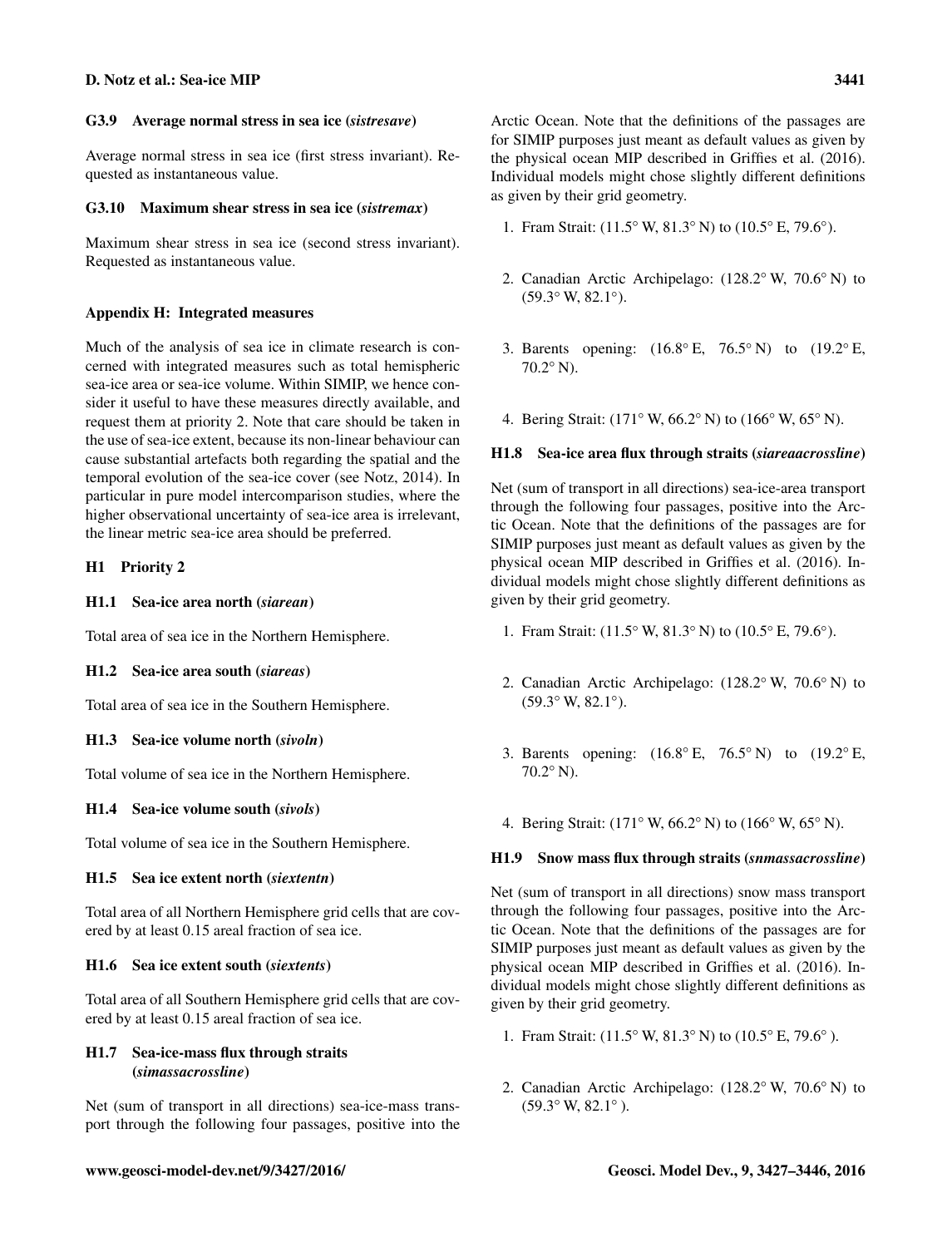- 
- 3. Barents opening: (16.8◦ E, 76.5◦ N) to (19.2◦ E, 70.2° N).
- 4. Bering Strait: (171◦ W, 66.2◦ N) to (166◦ W, 65◦ N).

## Appendix I: Summary of variable request

The following table contains a summary of the variable request. It lists for each variable the requested averaging method (intensive, extensive, or instantaneous), the priority and the output frequency. A possible updated version of this table is available at [http://www.climate-cryosphere.org/](http://www.climate-cryosphere.org/simip) [simip.](http://www.climate-cryosphere.org/simip)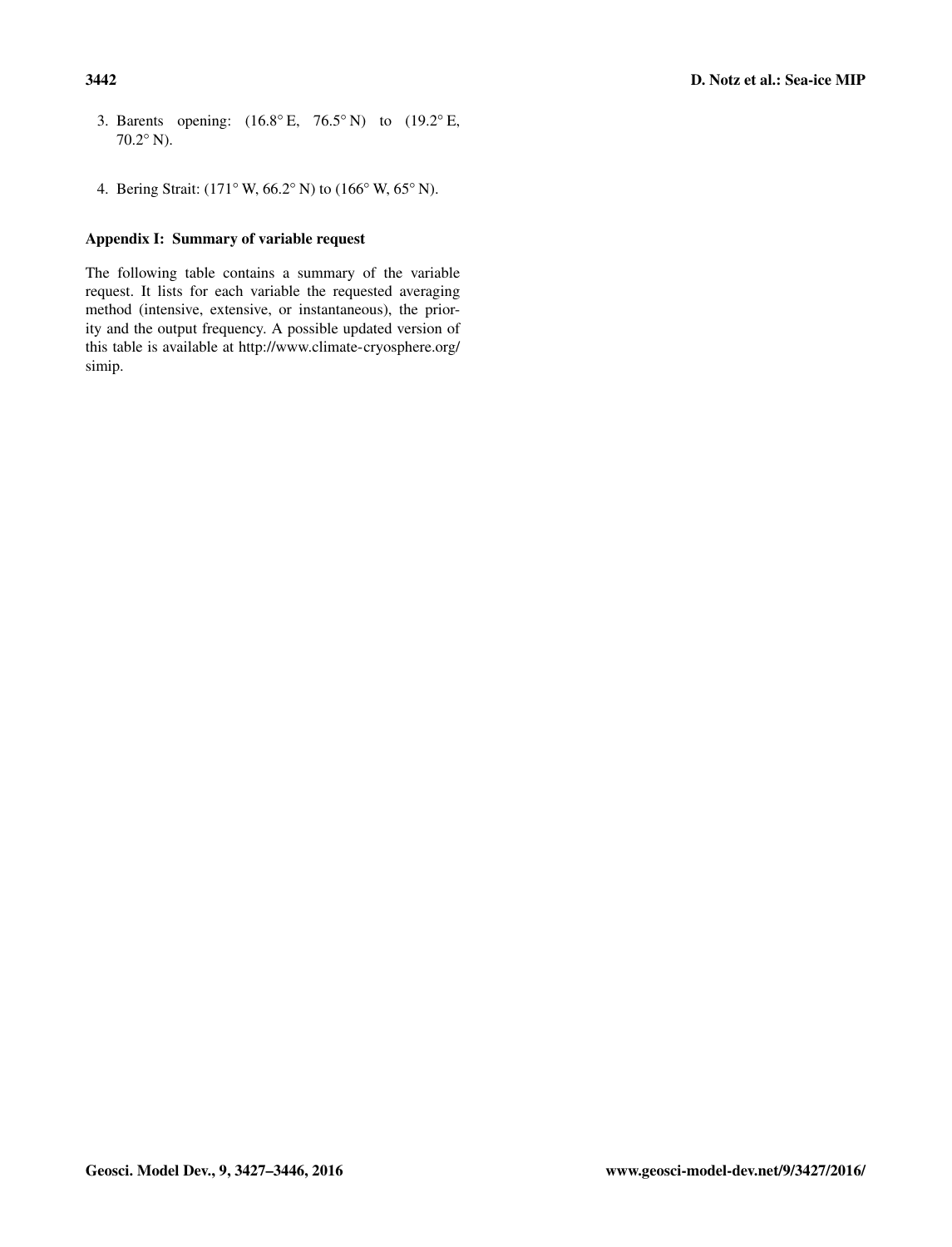| Sea-ice thickness<br>sithick<br>Snow thickness<br>sisnthick<br>Surface temperature<br>sitemptop<br>$x$ component of sea-ice velocity<br>siu<br>y component of sea-ice velocity<br>siv<br>Sea-ice speed<br>sispeed<br>Priority 1, extensive<br>Sea-ice area fraction<br>siconc<br>Sea-ice mass per area<br>simass<br>mon<br>Snow area fraction<br>sisnconc<br>mon<br>Snow mass per area<br>sisnmass<br>mon<br>Sea-ice volume per area<br>sivol<br>mon<br>Priority 1, temporal average of 1-D time series<br>Fraction of time steps with sea ice<br>sitimefrac<br>mon<br>Sea-ice area north<br>siarean<br>mon<br>Sea-ice area south<br>siareas<br>mon<br>Sea-ice volume north<br>sivoln<br>mon<br>Sea-ice volume south<br>sivols<br>mon<br>Sea ice extent north<br>siextensiveentn<br>mon<br>Sea ice extent south<br>siextensiveents<br>mon<br>Sea-ice-mass flux through straits<br>simassacrossline<br>mon<br>Priority 2, intensive<br>Temperature at snow-ice interface<br>sitempsnic<br>mon<br>Temperature at ice-ocean interface<br>sitempbot<br>mon<br>Age of sea ice<br>siage<br>mon<br>Sea-ice or snow albedo<br>sialb<br>mon<br>Sea-ice freeboard<br>sifb<br>mon<br>Downwelling shortwave flux over sea ice<br>siflswdtop<br>mon<br>Upward shortwave flux over sea ice<br>siflswutop<br>mon<br>Downwelling shortwave flux under sea ice<br>siflswdbot<br>mon<br>Downwelling longwave flux over sea ice<br>sifllwdtop<br>mon<br>Upward longwave flux over sea ice<br>sifllwutop<br>mon<br>Net sensible heat flux over sea ice<br>siflsenstop<br>mon<br>Net latent heat flux over sea ice<br>sifllatstop<br>mon<br>Net sensible heat flux under sea ice.<br>siflsensupbot<br>mon<br>Net conductive heat flux in ice at the surface<br>sificondtop<br>mon<br>Net conductive heat fluxes in ice at the bottom<br>sificondbot<br>mon<br>Rainfall rate over sea ice<br>sipr<br>mon<br>Salt flux from sea ice<br>siflsaltbot<br>mon<br>Freshwater flux from sea ice<br>siflfwbot<br>mon<br>Freshwater flux from sea-ice surface<br>siflfwdrain<br>mon<br>$x$ component of atmospheric stress on sea ice<br>sistrxdtop<br>mon<br>y component of atmospheric stress on sea ice<br>sistrydtop<br>mon<br>$x$ component of ocean stress on sea ice<br>sistrxubot<br>mon<br>y component of ocean stress on sea ice<br>sistryubot<br>mon | Priority 1, intensive        |             |          |  |  |
|----------------------------------------------------------------------------------------------------------------------------------------------------------------------------------------------------------------------------------------------------------------------------------------------------------------------------------------------------------------------------------------------------------------------------------------------------------------------------------------------------------------------------------------------------------------------------------------------------------------------------------------------------------------------------------------------------------------------------------------------------------------------------------------------------------------------------------------------------------------------------------------------------------------------------------------------------------------------------------------------------------------------------------------------------------------------------------------------------------------------------------------------------------------------------------------------------------------------------------------------------------------------------------------------------------------------------------------------------------------------------------------------------------------------------------------------------------------------------------------------------------------------------------------------------------------------------------------------------------------------------------------------------------------------------------------------------------------------------------------------------------------------------------------------------------------------------------------------------------------------------------------------------------------------------------------------------------------------------------------------------------------------------------------------------------------------------------------------------------------------------------------------------------------------------------------------------------------------------------------------------------------------------------------------------------------------------------|------------------------------|-------------|----------|--|--|
|                                                                                                                                                                                                                                                                                                                                                                                                                                                                                                                                                                                                                                                                                                                                                                                                                                                                                                                                                                                                                                                                                                                                                                                                                                                                                                                                                                                                                                                                                                                                                                                                                                                                                                                                                                                                                                                                                                                                                                                                                                                                                                                                                                                                                                                                                                                                  |                              |             | mon, day |  |  |
|                                                                                                                                                                                                                                                                                                                                                                                                                                                                                                                                                                                                                                                                                                                                                                                                                                                                                                                                                                                                                                                                                                                                                                                                                                                                                                                                                                                                                                                                                                                                                                                                                                                                                                                                                                                                                                                                                                                                                                                                                                                                                                                                                                                                                                                                                                                                  |                              |             | mon, day |  |  |
|                                                                                                                                                                                                                                                                                                                                                                                                                                                                                                                                                                                                                                                                                                                                                                                                                                                                                                                                                                                                                                                                                                                                                                                                                                                                                                                                                                                                                                                                                                                                                                                                                                                                                                                                                                                                                                                                                                                                                                                                                                                                                                                                                                                                                                                                                                                                  |                              |             | mon, day |  |  |
|                                                                                                                                                                                                                                                                                                                                                                                                                                                                                                                                                                                                                                                                                                                                                                                                                                                                                                                                                                                                                                                                                                                                                                                                                                                                                                                                                                                                                                                                                                                                                                                                                                                                                                                                                                                                                                                                                                                                                                                                                                                                                                                                                                                                                                                                                                                                  |                              |             | mon, day |  |  |
|                                                                                                                                                                                                                                                                                                                                                                                                                                                                                                                                                                                                                                                                                                                                                                                                                                                                                                                                                                                                                                                                                                                                                                                                                                                                                                                                                                                                                                                                                                                                                                                                                                                                                                                                                                                                                                                                                                                                                                                                                                                                                                                                                                                                                                                                                                                                  |                              |             | mon, day |  |  |
|                                                                                                                                                                                                                                                                                                                                                                                                                                                                                                                                                                                                                                                                                                                                                                                                                                                                                                                                                                                                                                                                                                                                                                                                                                                                                                                                                                                                                                                                                                                                                                                                                                                                                                                                                                                                                                                                                                                                                                                                                                                                                                                                                                                                                                                                                                                                  |                              |             | mon, day |  |  |
|                                                                                                                                                                                                                                                                                                                                                                                                                                                                                                                                                                                                                                                                                                                                                                                                                                                                                                                                                                                                                                                                                                                                                                                                                                                                                                                                                                                                                                                                                                                                                                                                                                                                                                                                                                                                                                                                                                                                                                                                                                                                                                                                                                                                                                                                                                                                  |                              |             |          |  |  |
|                                                                                                                                                                                                                                                                                                                                                                                                                                                                                                                                                                                                                                                                                                                                                                                                                                                                                                                                                                                                                                                                                                                                                                                                                                                                                                                                                                                                                                                                                                                                                                                                                                                                                                                                                                                                                                                                                                                                                                                                                                                                                                                                                                                                                                                                                                                                  |                              |             | mon, day |  |  |
|                                                                                                                                                                                                                                                                                                                                                                                                                                                                                                                                                                                                                                                                                                                                                                                                                                                                                                                                                                                                                                                                                                                                                                                                                                                                                                                                                                                                                                                                                                                                                                                                                                                                                                                                                                                                                                                                                                                                                                                                                                                                                                                                                                                                                                                                                                                                  |                              |             |          |  |  |
|                                                                                                                                                                                                                                                                                                                                                                                                                                                                                                                                                                                                                                                                                                                                                                                                                                                                                                                                                                                                                                                                                                                                                                                                                                                                                                                                                                                                                                                                                                                                                                                                                                                                                                                                                                                                                                                                                                                                                                                                                                                                                                                                                                                                                                                                                                                                  |                              |             |          |  |  |
|                                                                                                                                                                                                                                                                                                                                                                                                                                                                                                                                                                                                                                                                                                                                                                                                                                                                                                                                                                                                                                                                                                                                                                                                                                                                                                                                                                                                                                                                                                                                                                                                                                                                                                                                                                                                                                                                                                                                                                                                                                                                                                                                                                                                                                                                                                                                  |                              |             |          |  |  |
|                                                                                                                                                                                                                                                                                                                                                                                                                                                                                                                                                                                                                                                                                                                                                                                                                                                                                                                                                                                                                                                                                                                                                                                                                                                                                                                                                                                                                                                                                                                                                                                                                                                                                                                                                                                                                                                                                                                                                                                                                                                                                                                                                                                                                                                                                                                                  |                              |             |          |  |  |
|                                                                                                                                                                                                                                                                                                                                                                                                                                                                                                                                                                                                                                                                                                                                                                                                                                                                                                                                                                                                                                                                                                                                                                                                                                                                                                                                                                                                                                                                                                                                                                                                                                                                                                                                                                                                                                                                                                                                                                                                                                                                                                                                                                                                                                                                                                                                  |                              |             |          |  |  |
|                                                                                                                                                                                                                                                                                                                                                                                                                                                                                                                                                                                                                                                                                                                                                                                                                                                                                                                                                                                                                                                                                                                                                                                                                                                                                                                                                                                                                                                                                                                                                                                                                                                                                                                                                                                                                                                                                                                                                                                                                                                                                                                                                                                                                                                                                                                                  |                              |             |          |  |  |
|                                                                                                                                                                                                                                                                                                                                                                                                                                                                                                                                                                                                                                                                                                                                                                                                                                                                                                                                                                                                                                                                                                                                                                                                                                                                                                                                                                                                                                                                                                                                                                                                                                                                                                                                                                                                                                                                                                                                                                                                                                                                                                                                                                                                                                                                                                                                  |                              |             |          |  |  |
|                                                                                                                                                                                                                                                                                                                                                                                                                                                                                                                                                                                                                                                                                                                                                                                                                                                                                                                                                                                                                                                                                                                                                                                                                                                                                                                                                                                                                                                                                                                                                                                                                                                                                                                                                                                                                                                                                                                                                                                                                                                                                                                                                                                                                                                                                                                                  |                              |             |          |  |  |
|                                                                                                                                                                                                                                                                                                                                                                                                                                                                                                                                                                                                                                                                                                                                                                                                                                                                                                                                                                                                                                                                                                                                                                                                                                                                                                                                                                                                                                                                                                                                                                                                                                                                                                                                                                                                                                                                                                                                                                                                                                                                                                                                                                                                                                                                                                                                  |                              |             |          |  |  |
|                                                                                                                                                                                                                                                                                                                                                                                                                                                                                                                                                                                                                                                                                                                                                                                                                                                                                                                                                                                                                                                                                                                                                                                                                                                                                                                                                                                                                                                                                                                                                                                                                                                                                                                                                                                                                                                                                                                                                                                                                                                                                                                                                                                                                                                                                                                                  |                              |             |          |  |  |
|                                                                                                                                                                                                                                                                                                                                                                                                                                                                                                                                                                                                                                                                                                                                                                                                                                                                                                                                                                                                                                                                                                                                                                                                                                                                                                                                                                                                                                                                                                                                                                                                                                                                                                                                                                                                                                                                                                                                                                                                                                                                                                                                                                                                                                                                                                                                  |                              |             |          |  |  |
|                                                                                                                                                                                                                                                                                                                                                                                                                                                                                                                                                                                                                                                                                                                                                                                                                                                                                                                                                                                                                                                                                                                                                                                                                                                                                                                                                                                                                                                                                                                                                                                                                                                                                                                                                                                                                                                                                                                                                                                                                                                                                                                                                                                                                                                                                                                                  |                              |             |          |  |  |
|                                                                                                                                                                                                                                                                                                                                                                                                                                                                                                                                                                                                                                                                                                                                                                                                                                                                                                                                                                                                                                                                                                                                                                                                                                                                                                                                                                                                                                                                                                                                                                                                                                                                                                                                                                                                                                                                                                                                                                                                                                                                                                                                                                                                                                                                                                                                  |                              |             |          |  |  |
|                                                                                                                                                                                                                                                                                                                                                                                                                                                                                                                                                                                                                                                                                                                                                                                                                                                                                                                                                                                                                                                                                                                                                                                                                                                                                                                                                                                                                                                                                                                                                                                                                                                                                                                                                                                                                                                                                                                                                                                                                                                                                                                                                                                                                                                                                                                                  |                              |             |          |  |  |
|                                                                                                                                                                                                                                                                                                                                                                                                                                                                                                                                                                                                                                                                                                                                                                                                                                                                                                                                                                                                                                                                                                                                                                                                                                                                                                                                                                                                                                                                                                                                                                                                                                                                                                                                                                                                                                                                                                                                                                                                                                                                                                                                                                                                                                                                                                                                  |                              |             |          |  |  |
|                                                                                                                                                                                                                                                                                                                                                                                                                                                                                                                                                                                                                                                                                                                                                                                                                                                                                                                                                                                                                                                                                                                                                                                                                                                                                                                                                                                                                                                                                                                                                                                                                                                                                                                                                                                                                                                                                                                                                                                                                                                                                                                                                                                                                                                                                                                                  |                              |             |          |  |  |
|                                                                                                                                                                                                                                                                                                                                                                                                                                                                                                                                                                                                                                                                                                                                                                                                                                                                                                                                                                                                                                                                                                                                                                                                                                                                                                                                                                                                                                                                                                                                                                                                                                                                                                                                                                                                                                                                                                                                                                                                                                                                                                                                                                                                                                                                                                                                  |                              |             |          |  |  |
|                                                                                                                                                                                                                                                                                                                                                                                                                                                                                                                                                                                                                                                                                                                                                                                                                                                                                                                                                                                                                                                                                                                                                                                                                                                                                                                                                                                                                                                                                                                                                                                                                                                                                                                                                                                                                                                                                                                                                                                                                                                                                                                                                                                                                                                                                                                                  |                              |             |          |  |  |
|                                                                                                                                                                                                                                                                                                                                                                                                                                                                                                                                                                                                                                                                                                                                                                                                                                                                                                                                                                                                                                                                                                                                                                                                                                                                                                                                                                                                                                                                                                                                                                                                                                                                                                                                                                                                                                                                                                                                                                                                                                                                                                                                                                                                                                                                                                                                  |                              |             |          |  |  |
|                                                                                                                                                                                                                                                                                                                                                                                                                                                                                                                                                                                                                                                                                                                                                                                                                                                                                                                                                                                                                                                                                                                                                                                                                                                                                                                                                                                                                                                                                                                                                                                                                                                                                                                                                                                                                                                                                                                                                                                                                                                                                                                                                                                                                                                                                                                                  |                              |             |          |  |  |
|                                                                                                                                                                                                                                                                                                                                                                                                                                                                                                                                                                                                                                                                                                                                                                                                                                                                                                                                                                                                                                                                                                                                                                                                                                                                                                                                                                                                                                                                                                                                                                                                                                                                                                                                                                                                                                                                                                                                                                                                                                                                                                                                                                                                                                                                                                                                  |                              |             |          |  |  |
|                                                                                                                                                                                                                                                                                                                                                                                                                                                                                                                                                                                                                                                                                                                                                                                                                                                                                                                                                                                                                                                                                                                                                                                                                                                                                                                                                                                                                                                                                                                                                                                                                                                                                                                                                                                                                                                                                                                                                                                                                                                                                                                                                                                                                                                                                                                                  |                              |             |          |  |  |
|                                                                                                                                                                                                                                                                                                                                                                                                                                                                                                                                                                                                                                                                                                                                                                                                                                                                                                                                                                                                                                                                                                                                                                                                                                                                                                                                                                                                                                                                                                                                                                                                                                                                                                                                                                                                                                                                                                                                                                                                                                                                                                                                                                                                                                                                                                                                  |                              |             |          |  |  |
|                                                                                                                                                                                                                                                                                                                                                                                                                                                                                                                                                                                                                                                                                                                                                                                                                                                                                                                                                                                                                                                                                                                                                                                                                                                                                                                                                                                                                                                                                                                                                                                                                                                                                                                                                                                                                                                                                                                                                                                                                                                                                                                                                                                                                                                                                                                                  |                              |             |          |  |  |
|                                                                                                                                                                                                                                                                                                                                                                                                                                                                                                                                                                                                                                                                                                                                                                                                                                                                                                                                                                                                                                                                                                                                                                                                                                                                                                                                                                                                                                                                                                                                                                                                                                                                                                                                                                                                                                                                                                                                                                                                                                                                                                                                                                                                                                                                                                                                  |                              |             |          |  |  |
|                                                                                                                                                                                                                                                                                                                                                                                                                                                                                                                                                                                                                                                                                                                                                                                                                                                                                                                                                                                                                                                                                                                                                                                                                                                                                                                                                                                                                                                                                                                                                                                                                                                                                                                                                                                                                                                                                                                                                                                                                                                                                                                                                                                                                                                                                                                                  |                              |             |          |  |  |
|                                                                                                                                                                                                                                                                                                                                                                                                                                                                                                                                                                                                                                                                                                                                                                                                                                                                                                                                                                                                                                                                                                                                                                                                                                                                                                                                                                                                                                                                                                                                                                                                                                                                                                                                                                                                                                                                                                                                                                                                                                                                                                                                                                                                                                                                                                                                  |                              |             |          |  |  |
|                                                                                                                                                                                                                                                                                                                                                                                                                                                                                                                                                                                                                                                                                                                                                                                                                                                                                                                                                                                                                                                                                                                                                                                                                                                                                                                                                                                                                                                                                                                                                                                                                                                                                                                                                                                                                                                                                                                                                                                                                                                                                                                                                                                                                                                                                                                                  |                              |             |          |  |  |
|                                                                                                                                                                                                                                                                                                                                                                                                                                                                                                                                                                                                                                                                                                                                                                                                                                                                                                                                                                                                                                                                                                                                                                                                                                                                                                                                                                                                                                                                                                                                                                                                                                                                                                                                                                                                                                                                                                                                                                                                                                                                                                                                                                                                                                                                                                                                  |                              |             |          |  |  |
|                                                                                                                                                                                                                                                                                                                                                                                                                                                                                                                                                                                                                                                                                                                                                                                                                                                                                                                                                                                                                                                                                                                                                                                                                                                                                                                                                                                                                                                                                                                                                                                                                                                                                                                                                                                                                                                                                                                                                                                                                                                                                                                                                                                                                                                                                                                                  |                              |             |          |  |  |
|                                                                                                                                                                                                                                                                                                                                                                                                                                                                                                                                                                                                                                                                                                                                                                                                                                                                                                                                                                                                                                                                                                                                                                                                                                                                                                                                                                                                                                                                                                                                                                                                                                                                                                                                                                                                                                                                                                                                                                                                                                                                                                                                                                                                                                                                                                                                  |                              |             |          |  |  |
|                                                                                                                                                                                                                                                                                                                                                                                                                                                                                                                                                                                                                                                                                                                                                                                                                                                                                                                                                                                                                                                                                                                                                                                                                                                                                                                                                                                                                                                                                                                                                                                                                                                                                                                                                                                                                                                                                                                                                                                                                                                                                                                                                                                                                                                                                                                                  |                              |             |          |  |  |
|                                                                                                                                                                                                                                                                                                                                                                                                                                                                                                                                                                                                                                                                                                                                                                                                                                                                                                                                                                                                                                                                                                                                                                                                                                                                                                                                                                                                                                                                                                                                                                                                                                                                                                                                                                                                                                                                                                                                                                                                                                                                                                                                                                                                                                                                                                                                  |                              |             |          |  |  |
|                                                                                                                                                                                                                                                                                                                                                                                                                                                                                                                                                                                                                                                                                                                                                                                                                                                                                                                                                                                                                                                                                                                                                                                                                                                                                                                                                                                                                                                                                                                                                                                                                                                                                                                                                                                                                                                                                                                                                                                                                                                                                                                                                                                                                                                                                                                                  |                              |             |          |  |  |
|                                                                                                                                                                                                                                                                                                                                                                                                                                                                                                                                                                                                                                                                                                                                                                                                                                                                                                                                                                                                                                                                                                                                                                                                                                                                                                                                                                                                                                                                                                                                                                                                                                                                                                                                                                                                                                                                                                                                                                                                                                                                                                                                                                                                                                                                                                                                  |                              |             |          |  |  |
|                                                                                                                                                                                                                                                                                                                                                                                                                                                                                                                                                                                                                                                                                                                                                                                                                                                                                                                                                                                                                                                                                                                                                                                                                                                                                                                                                                                                                                                                                                                                                                                                                                                                                                                                                                                                                                                                                                                                                                                                                                                                                                                                                                                                                                                                                                                                  |                              |             |          |  |  |
|                                                                                                                                                                                                                                                                                                                                                                                                                                                                                                                                                                                                                                                                                                                                                                                                                                                                                                                                                                                                                                                                                                                                                                                                                                                                                                                                                                                                                                                                                                                                                                                                                                                                                                                                                                                                                                                                                                                                                                                                                                                                                                                                                                                                                                                                                                                                  |                              |             |          |  |  |
|                                                                                                                                                                                                                                                                                                                                                                                                                                                                                                                                                                                                                                                                                                                                                                                                                                                                                                                                                                                                                                                                                                                                                                                                                                                                                                                                                                                                                                                                                                                                                                                                                                                                                                                                                                                                                                                                                                                                                                                                                                                                                                                                                                                                                                                                                                                                  | Compressive sea ice strength | sicompstren | mon      |  |  |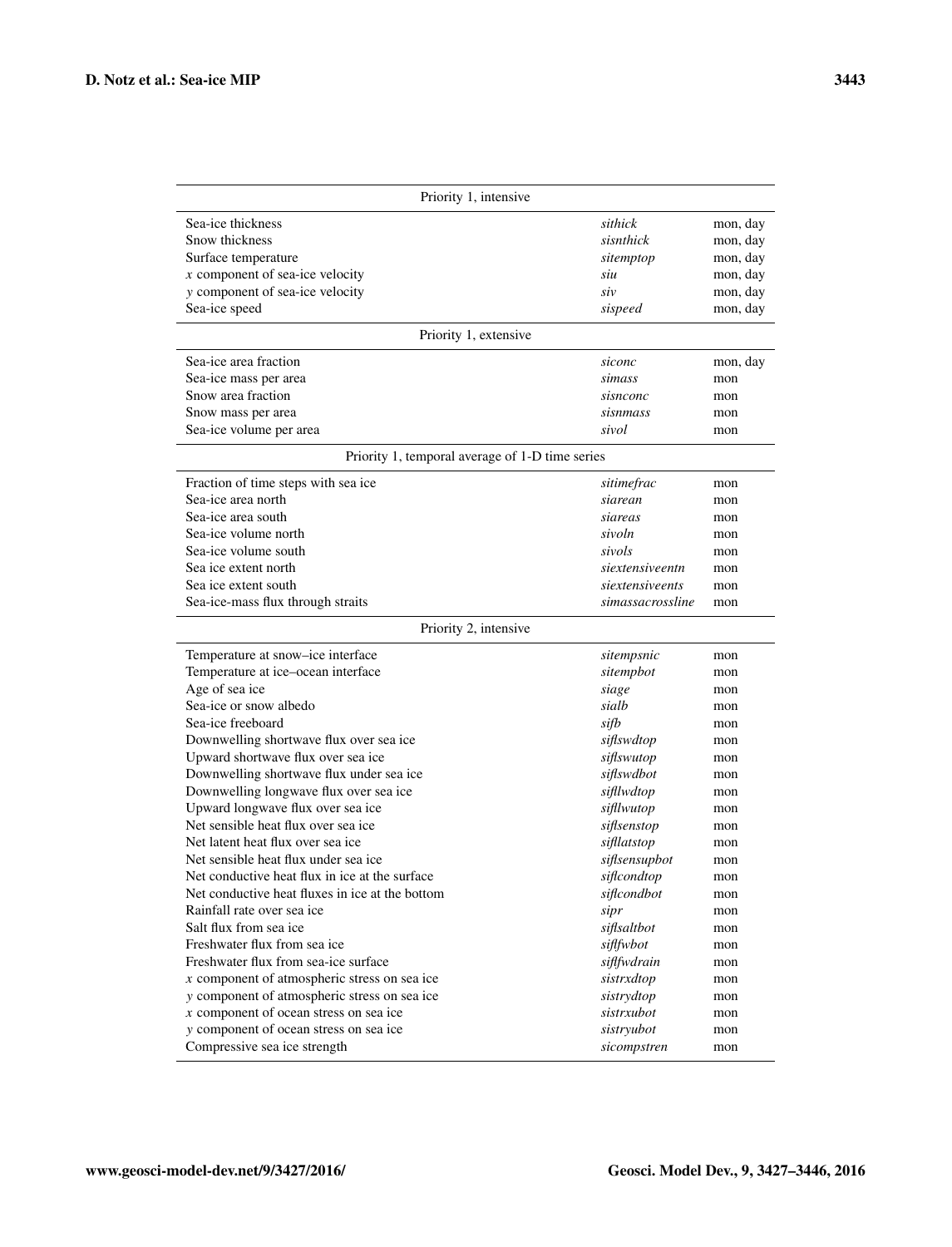| Priority 2, extensive                                                           |                  |     |  |  |
|---------------------------------------------------------------------------------|------------------|-----|--|--|
| Sea-ice heat content per unit area                                              | sihc             | mon |  |  |
| Snow-heat content per unit area                                                 | sisnhc           | mon |  |  |
| Sea-ice area fraction change from thermodynamics                                | sidconcth        | mon |  |  |
| Sea-ice area fraction change from dynamics                                      | sidconcdyn       | mon |  |  |
| Sea-ice mass change from thermodynamics                                         | sidmassth        | mon |  |  |
| Sea-ice mass change from dynamics                                               | sidmassdyn       | mon |  |  |
| Sea-ice mass change through growth in supercooled open water (a.k.a.<br>frazil) | sidmassgrowthwat | mon |  |  |
| Sea-ice mass change through basal growth                                        | sidmassgrowthbot | mon |  |  |
| Sea-ice mass change through snow-to-ice conversion                              | sidmasssi        | mon |  |  |
| Sea-ice mass change through evaporation and sublimation                         | sidmassevapsubl  | mon |  |  |
| Sea-ice mass change through surface melting                                     | sidmassmelttop   | mon |  |  |
| Sea-ice mass change through bottom melting                                      | sidmassmeltbot   | mon |  |  |
| Sea-ice mass change through lateral melting                                     | sidmasslat       | mon |  |  |
| Snow mass change through snowfall                                               | sndmasssnf       | mon |  |  |
| Snow mass change through melt                                                   | sndmassmelt      | mon |  |  |
| Snow mass change through sublimation                                            | sndmasssubl      | mon |  |  |
| Snow mass change through advection by sea-ice dynamics                          | sndmassdyn       | mon |  |  |
| Snow mass change through snow-to-ice conversion                                 | sndmasssi        | mon |  |  |
| Snow mass change through wind drift of snow                                     | sndmasswindrif   | mon |  |  |
| $x$ component of sea-ice mass transport                                         | sidmasstranx     | mon |  |  |
| y component of sea-ice mass transport                                           | sidmasstrany     | mon |  |  |
| Priority 2, instantaneous                                                       |                  |     |  |  |
| Divergence of the sea-ice velocity field                                        | sidivvel         | mon |  |  |
| Maximum shear of sea-ice velocity field                                         | sishevel         | mon |  |  |
| Priority 3, intensive                                                           |                  |     |  |  |
| Sea-ice thickness in thickness categories                                       | siitdthick       | mon |  |  |
| Snow thickness in thickness categories                                          | siitdsnthick     | mon |  |  |
| Melt-pond mass                                                                  | simpmass         | mon |  |  |
| Thickness of refrozen ice on melt pond                                          | simprefrozen     | mon |  |  |
| Ridged ice thickness                                                            | sirdgthick       | mon |  |  |
| Sea ice salinity                                                                | sisali           | mon |  |  |
| Atmospheric drag coefficient                                                    | sidragtop        | mon |  |  |
| Ocean drag coefficient                                                          | sidragbot        | mon |  |  |
| Sea-surface tilt term in force balance $(x$ component)                          | siforcetiltx     | mon |  |  |
| Sea-surface tilt term in force balance (y component)                            | siforcetilty     | mon |  |  |
| Coriolis force term in force balance $(x \text{ component})$                    | siforcecoriolx   | mon |  |  |
| Coriolis force term in force balance (y component)                              | siforcecorioly   | mon |  |  |
| Internal stress term in force balance $(x$ component)                           | siforceintstrx   | mon |  |  |
| Internal stress term in force balance (y component)                             | siforceintstry   | mon |  |  |
| Priority 3, extensive                                                           |                  |     |  |  |
| Sea-ice area fractions in thickness categories                                  | siitdconc        | mon |  |  |
| Snow area fractions in thickness categories                                     | siitdsnconc      | mon |  |  |
| Mass of salt in sea ice per area                                                | sisaltmass       | mon |  |  |
| Melt-pond area fraction                                                         | simpconc         | mon |  |  |
| Ridged ice area fraction                                                        | sirdgconc        | mon |  |  |
| Priority 3, instantaneous                                                       |                  |     |  |  |
| Average normal stress in sea ice                                                | sistresave       | mon |  |  |
| Maximum shear stress in sea ice                                                 | sistremax        | mon |  |  |
|                                                                                 |                  |     |  |  |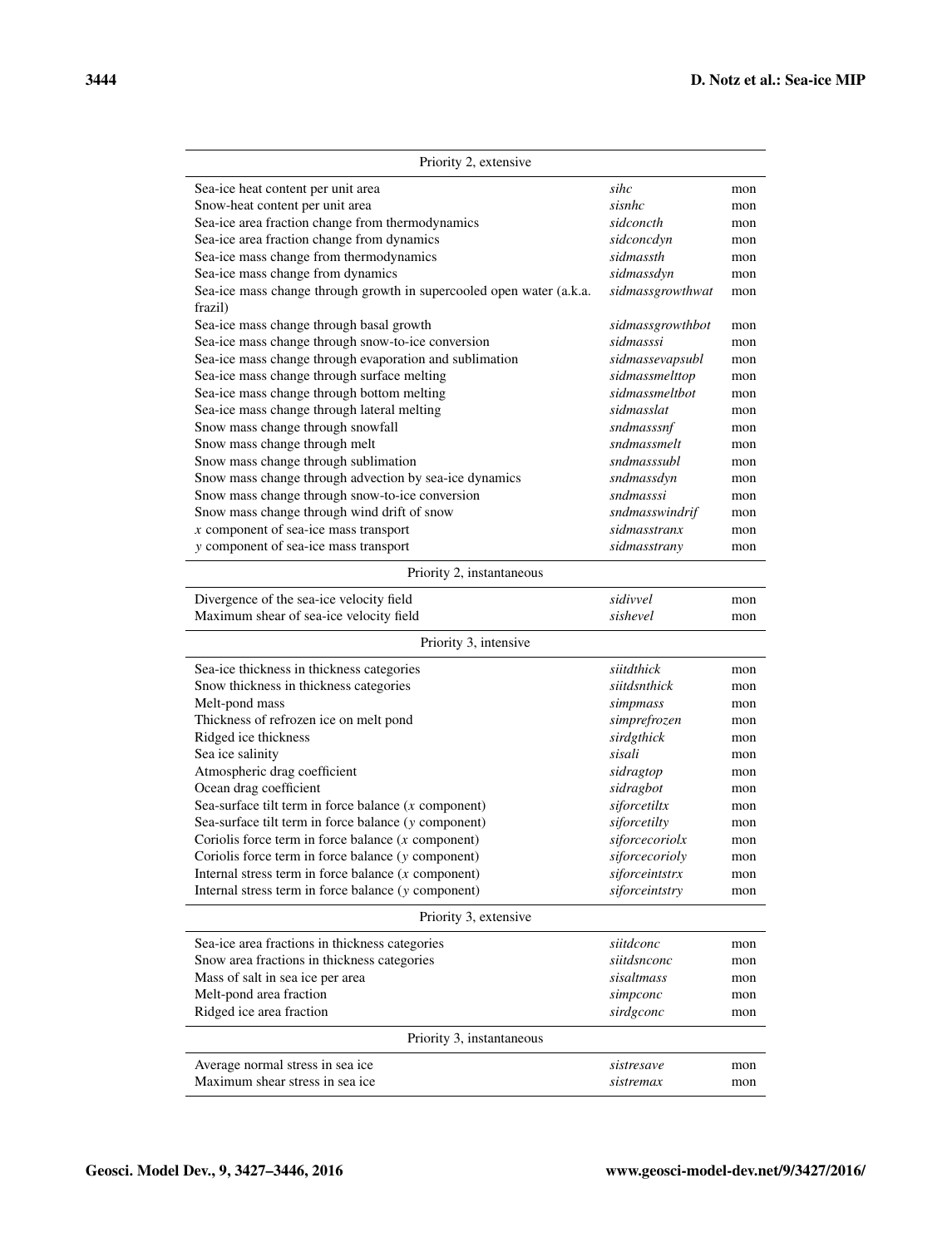*Acknowledgements.* We thank the international sea-ice community for their input and guidance during the design of SIMIP, most notably during the Sea Ice and Climate Modelling workshop in Reading on 26th September 2014. We are very grateful to Martin Juckes for his tremendous help and support throughout our work on the design of SIMIP, and to David Bailey, Helmuth Haak, and Alex West for their helpful comments and feedback. We thank WCRP CliC for their logistical and financial support, which was essential for SIMIP.

The article processing charges for this open-access publication were covered by the Max Planck Society.

Edited by: S. Valcke Reviewed by: D. Bailey and one anonymous referee

#### References

- <span id="page-18-15"></span>Armour, K. C. and Bitz, C. M.: Observed and projected trends in Antarctic sea ice, vol. 13 of US Clivar Variations, 12–19, 2015.
- <span id="page-18-21"></span>Balaji, V., Taylor, K., Cinquini, L., DeLuca, C., Denvil, S., Elkington, M., Guglielmo, F., Guilyardi, E., Juckes, M., Kharin, S., Lautenschlager, M., Lawrence, B., and Williams, D.: Global Data Infrastructure Requirements for CMIP6, Geosci. Model Dev. Discuss., in preparaion, 2016.
- <span id="page-18-7"></span>Eyring, V., Bony, S., Meehl, G. A., Senior, C. A., Stevens, B., Stouffer, R. J., and Taylor, K. E.: Overview of the Coupled Model Intercomparison Project Phase 6 (CMIP6) experimental design and organization, Geosci. Model Dev., 9, 1937–1958, doi[:10.5194/gmd-9-1937-2016,](http://dx.doi.org/10.5194/gmd-9-1937-2016) 2016.
- <span id="page-18-6"></span>Gagné, M.-E., Gillett, N. P., and Fyfe, J. C.: Observed and simulated changes in Antarctic sea ice extent over the past 50 years, Geophys. Res. Lett., 42, 2014GL062231, doi[:10.1002/2014GL062231,](http://dx.doi.org/10.1002/2014GL062231) 2015.
- <span id="page-18-18"></span>Goessling, H. F., Jung, T., Klebe, S., Baeseman, J., Bauer, P., Chen, P., Chevallier, M., Dole, R., Gordon, N., Ruti, P., Bradley, A., Bromwich, D. H., Casati, B., Chechin, D., Day, J. J., Massonnet, F., Mills, B., Renfrew, I., Smith, G., and Tatusko, R.: Paving the way for the Year of Polar Prediction, B. Am. Meteorol. Soc., doi[:10.1175/BAMS-D-15-00270.1,](http://dx.doi.org/10.1175/BAMS-D-15-00270.1) 2015.
- <span id="page-18-11"></span>Gough, W. A.: Model tuning and its impact on modelled climate change response: Hudson Bay sea ice, a case study, Can. Geogr., 45, 300–305, doi[:10.1111/j.1541-0064.2001.tb01490.x,](http://dx.doi.org/10.1111/j.1541-0064.2001.tb01490.x) 2001.
- <span id="page-18-20"></span>Griffies, S. M., Danabasoglu, G., Durack, P. J., Adcroft, A. J., Balaji, V., Böning, C. W., Chassignet, E. P., Curchitser, E., Deshayes, J., Drange, H., Fox-Kemper, B., Gleckler, P. J., Gregory, J. M., Haak, H., Hallberg, R. W., Hewitt, H. T., Holland, D. M., Ilyina, T., Jungclaus, J. H., Komuro, Y., Krasting, J. P., Large, W. G., Marsland, S. J., Masina, S., McDougall, T. J., Nurser, A. J. G., Orr, J. C., Pirani, A., Qiao, F., Stouffer, R. J., Taylor, K. E., Treguier, A. M., Tsujino, H., Uotila, P., Valdivieso, M., Winton, M., and Yeager, S. G.: Experimental and diagnostic protocol for the physical component of the CMIP6 Ocean Model Intercomparison Project (OMIP), Geosci. Model Dev. Discuss., doi[:10.5194/gmd-2016-77,](http://dx.doi.org/10.5194/gmd-2016-77) in review, 2016.
- <span id="page-18-14"></span>Haumann, F. A., Notz, D., and Schmidt, H.: Anthropogenic influence on recent circulation-driven Antarctic sea ice changes, Geo-

phys. Res. Lett., 41, 8429–8437, doi[:10.1002/2014GL061659,](http://dx.doi.org/10.1002/2014GL061659) 2014.

- <span id="page-18-16"></span>Hawkins, E. and Sutton, R.: The Potential to Narrow Uncertainty in Regional Climate Predictions, B. Am. Meteorol. Soc., 90, 1095– 1107, doi[:10.1175/2009BAMS2607.1,](http://dx.doi.org/10.1175/2009BAMS2607.1) 2009.
- <span id="page-18-5"></span>Ivanova, N., Pedersen, L. T., Tonboe, R. T., Kern, S., Heygster, G., Lavergne, T., Sørensen, A., Saldo, R., Dybkjær, G., Brucker, L., and Shokr, M.: Inter-comparison and evaluation of sea ice algorithms: towards further identification of challenges and optimal approach using passive microwave observations, The Cryosphere, 9, 1797–1817, doi[:10.5194/tc-9-1797-](http://dx.doi.org/10.5194/tc-9-1797-2015) [2015,](http://dx.doi.org/10.5194/tc-9-1797-2015) 2015.
- <span id="page-18-17"></span>Koenigk, T., Devasthale, A., and Karlsson, K.-G.: Summer Arctic sea ice albedo in CMIP5 models, Atmos. Chem. Phys., 14, 1987– 1998, doi[:10.5194/acp-14-1987-2014,](http://dx.doi.org/10.5194/acp-14-1987-2014) 2014.
- <span id="page-18-0"></span>Kovacs, K. M., Lydersen, C., Overland, J. E., and Moore, S. E.: Impacts of changing sea-ice conditions on Arctic marine mammals, Marine Biodiversity, 41, 181–194, doi[:10.1007/s12526-](http://dx.doi.org/10.1007/s12526-010-0061-0) [010-0061-0,](http://dx.doi.org/10.1007/s12526-010-0061-0) 2010.
- <span id="page-18-1"></span>Laidler, G. J., Ford, J. D., Gough, W. A., Ikummaq, T., Gagnon, A. S., Kowal, S., Qrunnut, K., and Irngaut, C.: Travelling and hunting in a changing Arctic: assessing Inuit vulnerability to sea ice change in Igloolik, Nunavut, Climatic Change, 94, 363–397, doi[:10.1007/s10584-008-9512-z,](http://dx.doi.org/10.1007/s10584-008-9512-z) 2008.
- <span id="page-18-9"></span>Lemke, P., Hibler III, W. D., Flato, G., Harder, M., and Kreyscher, M.: On the improvement of sea-ice models for climate simulations: the Sea Ice Model Intercomparison Project, Ann. Glaciol., 25, 183–187, 1997.
- <span id="page-18-2"></span>Liu, M. and Kronbak, J.: The potential economic viability of using the Northern Sea Route (NSR) as an alternative route between Asia and Europe, J. Transp. Geogr., 18, 434–444, 2010.
- <span id="page-18-10"></span>Mahlstein, I., Gent, P. R., and Solomon, S.: Historical Antarctic mean sea ice area, sea ice trends, and winds in CMIP5 simulations, J. Geophys. Res.-Atmos., 118, 5105–5110, doi[:10.1002/jgrd.50443,](http://dx.doi.org/10.1002/jgrd.50443) 2013.
- <span id="page-18-3"></span>Massonnet, F., Fichefet, T., Goosse, H., Bitz, C. M., Philippon-Berthier, G., Holland, M. M., and Barriat, P.-Y.: Constraining projections of summer Arctic sea ice, The Cryosphere, 6, 1383– 1394, doi[:10.5194/tc-6-1383-2012,](http://dx.doi.org/10.5194/tc-6-1383-2012) 2012.
- <span id="page-18-12"></span>Mauritsen, T., Stevens, B., Roeckner, E., Crueger, T., Esch, M., Giorgetta, M., Haak, H., Jungclaus, J., Klocke, D., Matei, D., Mikolajewicz, U., Notz, D., Pincus, R., Schmidt, H., and Tomassini, L.: Tuning the climate of a global model, J. Adv. Model. Earth Syst., 4, M00A01, doi[:10.1029/2012MS000154,](http://dx.doi.org/10.1029/2012MS000154) 2012.
- <span id="page-18-4"></span>Meier, W. and Notz, D.: A note on the accuracy and reliability of satellite-derived passive microwave estimates of sea-ice extent, Clic arctic sea ice working group consensus document, World Climate Research Program, 2010.
- <span id="page-18-19"></span>Notz, D.: Sea-ice extent and its trend provide limited metrics of model performance, The Cryosphere, 8, 229–243, doi[:10.5194/tc-8-229-2014,](http://dx.doi.org/10.5194/tc-8-229-2014) 2014.
- <span id="page-18-8"></span>Notz, D.: How well must climate models agree with observations?, Philos. T. Roy. Soc. A, 373, 20140164, doi[:10.1098/rsta.2014.0164,](http://dx.doi.org/10.1098/rsta.2014.0164) 2015.
- <span id="page-18-13"></span>Notz, D., Haumann, A., Haak, H., Jungclaus, J., and Marotzke, J.: Arctic sea ice evolution as modeled by MPI-ESM, J. Adv. Model. Earth Syst., 5, 173–194, doi[:10.1002/jame.20016,](http://dx.doi.org/10.1002/jame.20016) 2013.